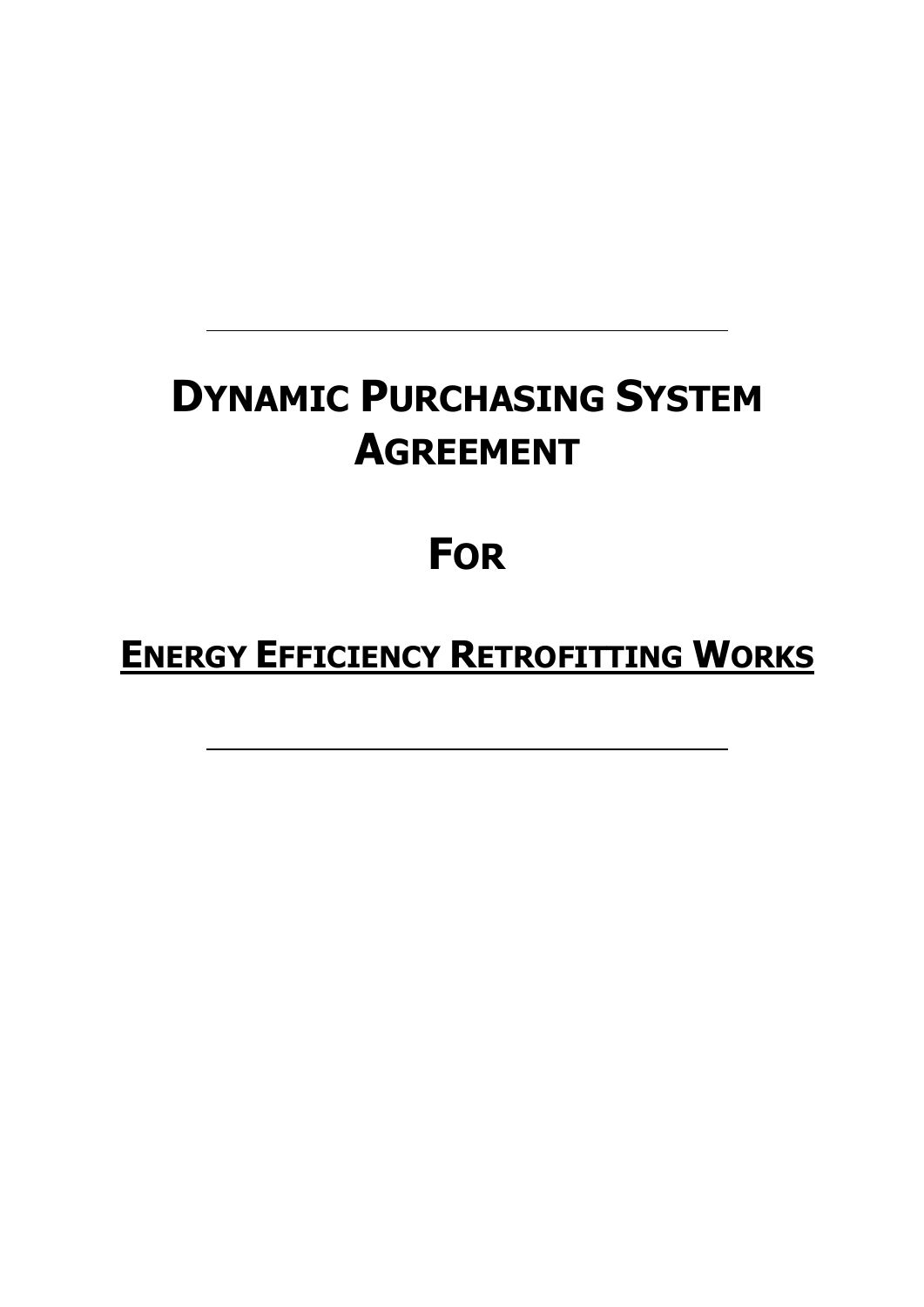# **TABLE OF CONTENTS**

| 1.0 |      |                                                                                |  |  |
|-----|------|--------------------------------------------------------------------------------|--|--|
|     | 1.1  |                                                                                |  |  |
|     | 1.2  |                                                                                |  |  |
|     | 1.3  |                                                                                |  |  |
|     | 1.4  |                                                                                |  |  |
|     | 1.5  |                                                                                |  |  |
| 2.0 |      |                                                                                |  |  |
|     | 2.1  |                                                                                |  |  |
|     | 2.2  |                                                                                |  |  |
|     | 2.3  |                                                                                |  |  |
|     | 2.4  |                                                                                |  |  |
|     | 2.5  |                                                                                |  |  |
|     | 2.6  |                                                                                |  |  |
|     | 2.7  |                                                                                |  |  |
|     | 2.8  |                                                                                |  |  |
|     | 2.9  |                                                                                |  |  |
|     | 2.10 |                                                                                |  |  |
|     | 2.11 |                                                                                |  |  |
|     | 2.12 |                                                                                |  |  |
|     | 2.13 |                                                                                |  |  |
|     | 2.14 |                                                                                |  |  |
|     | 2.15 |                                                                                |  |  |
|     | 2.16 |                                                                                |  |  |
|     | 2.17 |                                                                                |  |  |
|     |      |                                                                                |  |  |
|     | 2.19 |                                                                                |  |  |
| 3.0 |      |                                                                                |  |  |
|     | 3.1  |                                                                                |  |  |
|     | 3.2  |                                                                                |  |  |
|     | 3.3  |                                                                                |  |  |
|     | 3.4  | Lot-1: Attic and Roof Insulation, Cavity Wall Insulation, Air tightness and/or |  |  |
|     | 3.5  |                                                                                |  |  |
| 4.0 |      |                                                                                |  |  |
|     | 4.1  |                                                                                |  |  |
|     | 4.2  |                                                                                |  |  |
|     | 4.3  |                                                                                |  |  |
|     | 4.4  |                                                                                |  |  |
|     | 4.5  |                                                                                |  |  |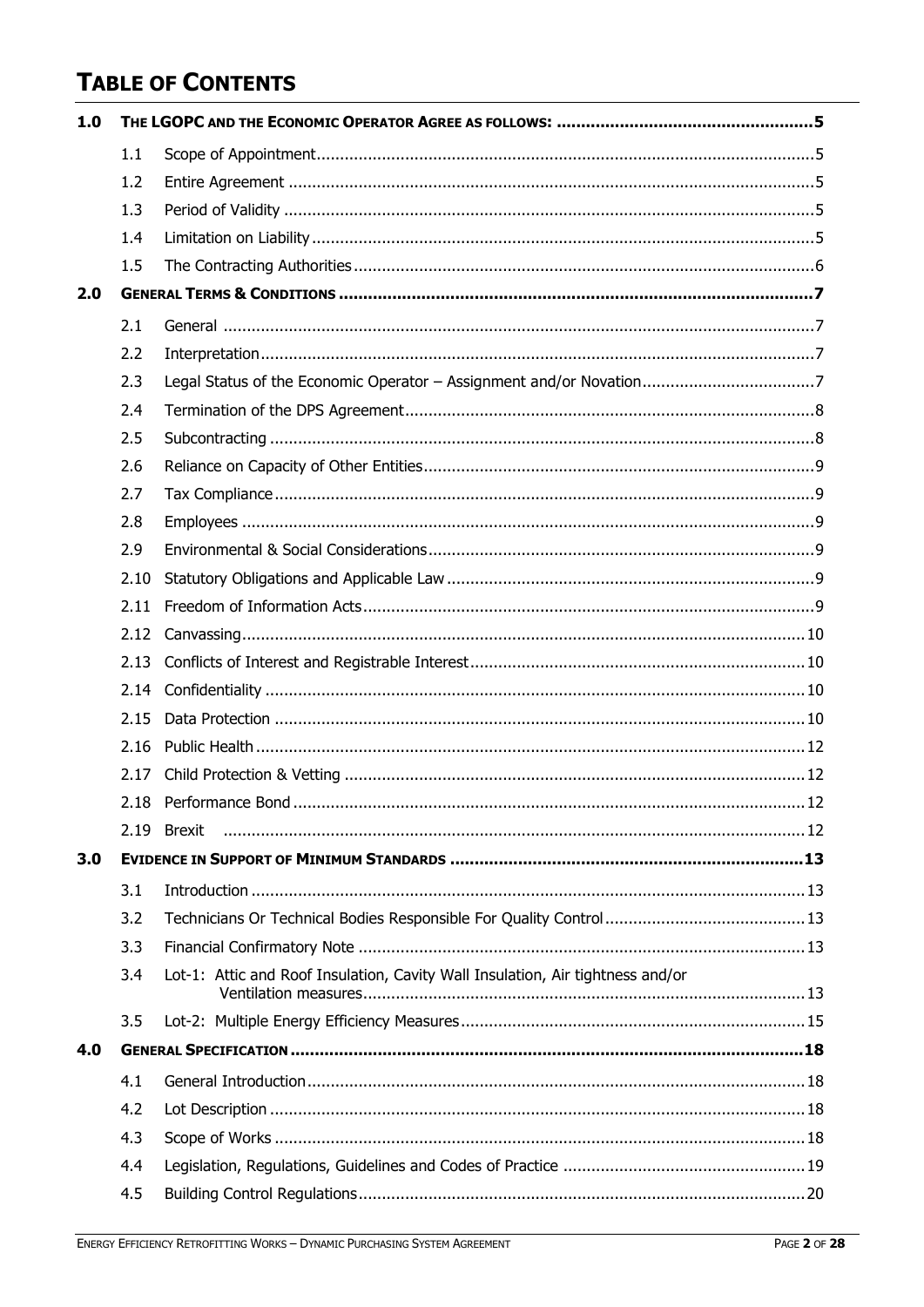|     | 4.6 |  |  |
|-----|-----|--|--|
|     | 4.7 |  |  |
|     | 4.8 |  |  |
|     | 4.9 |  |  |
| 5.0 |     |  |  |
|     | 5.1 |  |  |
|     | 5.2 |  |  |
|     | 5.3 |  |  |
|     | 5.4 |  |  |
|     | 5.5 |  |  |
|     | 5.6 |  |  |
|     |     |  |  |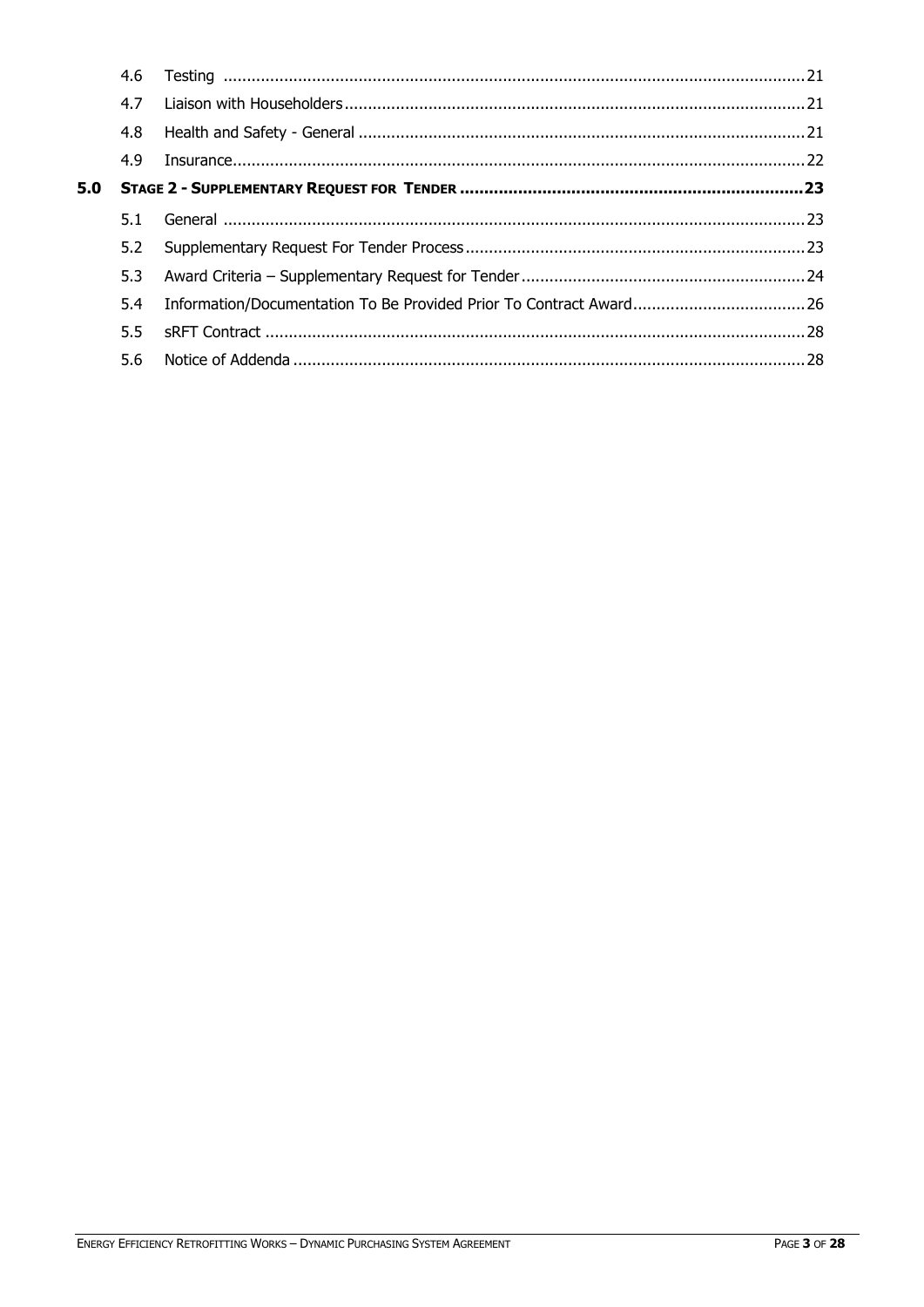# **THIS DYNAMIC PURCHASING SYSTEM AGREEMENT IS MADE BETWEEN:**

The Local Government Operational Procurement Centre (hereinafter referred to as the "LGOPC") (which expression shall, where the context so admits or requires, be deemed to include its successors and assigns) acting as a central purchasing body under the auspices of Kerry County Council with an address of Unit 9, Ground Floor, Building C, Reeks Gateway, Rock Road, Killarney, Co. Kerry, V93 KVK1 and an email address of [eproc@kerrycoco.ie](mailto:eproc@kerrycoco.ie) of the One Part.

# **AND**

The "Economic Operator" (which expression shall, where the context so admits or requires, be deemed to include its successors and assigns) of the Other Part.

# **WHEREAS:**

- **A.** The LGOPC conducted a call for competition on [www.etenders.gov.ie](http://www.etenders.gov.ie/) and in the Official Journal of the European Union inviting requests to participate in a Dynamic Purchasing System for Energy Efficiency Retrofitting Works (hereinafter referred to as "the DPS") on behalf of the Contracting Authorities specified in Section 1.5 hereto (hereinafter referred to as "the Contracting Authorities").
- **B.** The Economic Operator submitted a request to participate in the DPS and, following an assessment by the LGOPC, the LGOPC wishes to admit the Economic Operator to the DPS.
- **C.** The Economic Operator has agreed to be admitted to the DPS on the terms set out in this DPS Agreement.
- **D.** The Economic Operator enters into this DPS Agreement by electronically accepting this DPS Agreement through [www.supplygov.ie](http://www.supplygov.ie/) (hereinafter referred to as "Supplygov") by way of its personal Supplygov account (the formal acceptance of the terms of this DPS Agreement through Supplygov shall operate as if this DPS Agreement had been signed and/or sealed (and witnessed appropriately) by the parties and shall be construed accordingly for all legal purposes).
- **E.** The admittance by the LGOPC of the Economic Operator to the DPS, subsequent to the acceptance by the Economic Operator of the terms of this DPS Agreement, shall operate as the acceptance by the LGOPC of the terms of this DPS Agreement and this DPS Agreement shall take effect from such date.
- **F.** This DPS Agreement incorporates the DPS Agreement General Terms and Conditions specified in 2.0 hereto (hereinafter referred to as "the DPS Agreement General Terms and Conditions").
- **G.** Each obligation, warranty or representation of the Economic Operator under this DPS Agreement is undertaken and/or made for the benefit of both the LGOPC and the Contracting Authorities.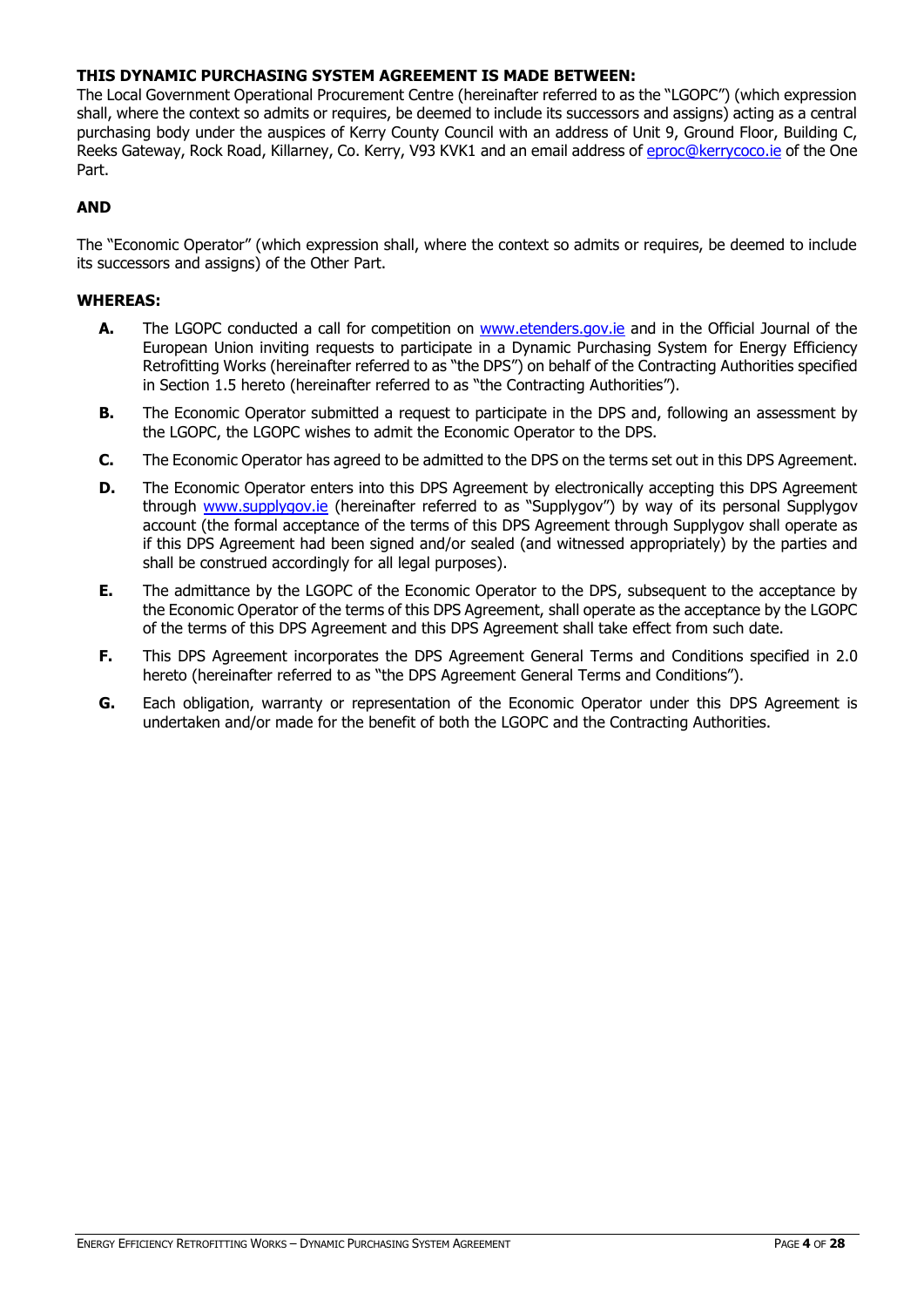# <span id="page-4-0"></span>**1.0 THE LGOPC AND THE ECONOMIC OPERATOR AGREE AS FOLLOWS:**

#### <span id="page-4-1"></span>**1.1 SCOPE OF APPOINTMENT**

- 1.1.1 This DPS Agreement governs the relationship between the LGOPC and the Economic Operator in respect of the terms and conditions applying to the participation of the Economic Operator in the DPS.
- 1.1.2 In consideration of the performance by the Economic Operator of its obligations under this DPS Agreement, the LGOPC appoints the Economic Operator to the DPS for the provision of energy efficiency retrofitting works (hereinafter collectively referred to as "the Works") to the Contracting Authorities when contracted to do so pursuant to the DPS.
- 1.1.3 The Contracting Authorities are entitled to use the DPS for the purpose of procuring the Works from Economic Operators who have been admitted to the DPS.
- 1.1.4 When a Contracting Authority wishes to acquire the Works pursuant to the DPS, it will do so by means of a Supplementary Request for Tender<sup>1</sup> only.
- 1.1.5 Notwithstanding the entitlement of the Contracting Authorities to utilise the DPS, neither the LGOPC nor the Contracting Authorities give any assurances as to their level of engagement or expenditure through the DPS and the Economic Operator hereby acknowledges that it has not entered into this DPS Agreement on the basis of any such expectation. This DPS Agreement does not constitute a commitment from the Contracting Authorities to award contracts under the DPS (hereinafter referred to as "sRFT Contract(s)?) to the Economic Operator and the Contracting Authorities reserve the right to engage in separate procurement processes with Economic Operators outside of the DPS should they consider it appropriate to do so.

# <span id="page-4-2"></span>**1.2 ENTIRE AGREEMENT**

1.2.1 This DPS Agreement constitutes the entire agreement between the parties and contains all the terms which the parties have agreed with respect to its subject matter and shall prevail over and supersede all prior agreements, understandings, statements and communications between the Economic Operator, the LGOPC and the Contracting Authorities in relation to same. Without prejudice to the generality of the foregoing, this DPS Agreement shall apply to the exclusion of any terms and conditions which the Economic Operator may purport to apply.

#### <span id="page-4-3"></span>**1.3 PERIOD OF VALIDITY**

- 1.3.1 The Period of Validity of the DPS shall be five years.
- 1.3.2 The LGOPC may, subject to compliance with the Regulations<sup>3</sup>, amend the Period of Validity. Any amendment to the Period of Validity shall not necessitate the re-execution or re-affirmation of this DPS Agreement by the parties which terms shall continue in force for the duration of any amended Period of Validity.

#### <span id="page-4-4"></span>**1.4 LIMITATION ON LIABILITY**

-

1.4.1 Notwithstanding that the LGOPC is: (a) acting as a Central Purchasing Body coordinating the establishment of the DPS; and (b) entering into this DPS Agreement with the Economic Operator, nothing within this DPS Agreement or the Tender Documents<sup>4</sup> shall operate to bind the LGOPC to (or make them a party to) the terms and obligations of an sRFT Contract and the Economic Operator hereby indemnifies and holds harmless the LGOPC from any losses, damages, costs or claims arising from: (a) the failure of the Economic Operator to secure an sRFT Contract; and/or (b) any sRFT Contract entered into by the Economic Operator.

<sup>&</sup>lt;sup>1</sup> Supplementary Request for Tender means a request for tender issued by a Contracting Authority to the Economic Operators admitted to the DPS via [www.supplygov.ie.](http://www.supplygov.ie/)

<sup>&</sup>lt;sup>2</sup> SRFT Contract means a contract for the Works entered into between an Economic Operator and a Contracting Authority following a Supplementary Request for Tender.

<sup>&</sup>lt;sup>3</sup> Regulations means the European Union (Award of Public Authority Contracts Regulations 2016 (S. I. No. 284 of 2016) (hereinafter referred to as "the Regulations")

<sup>4</sup> Tender Documents mean the Instructions Document, the DPS Agreement, the ESPD, Selection Criteria for each Lot, associated Contract(s) and Forms to be completed.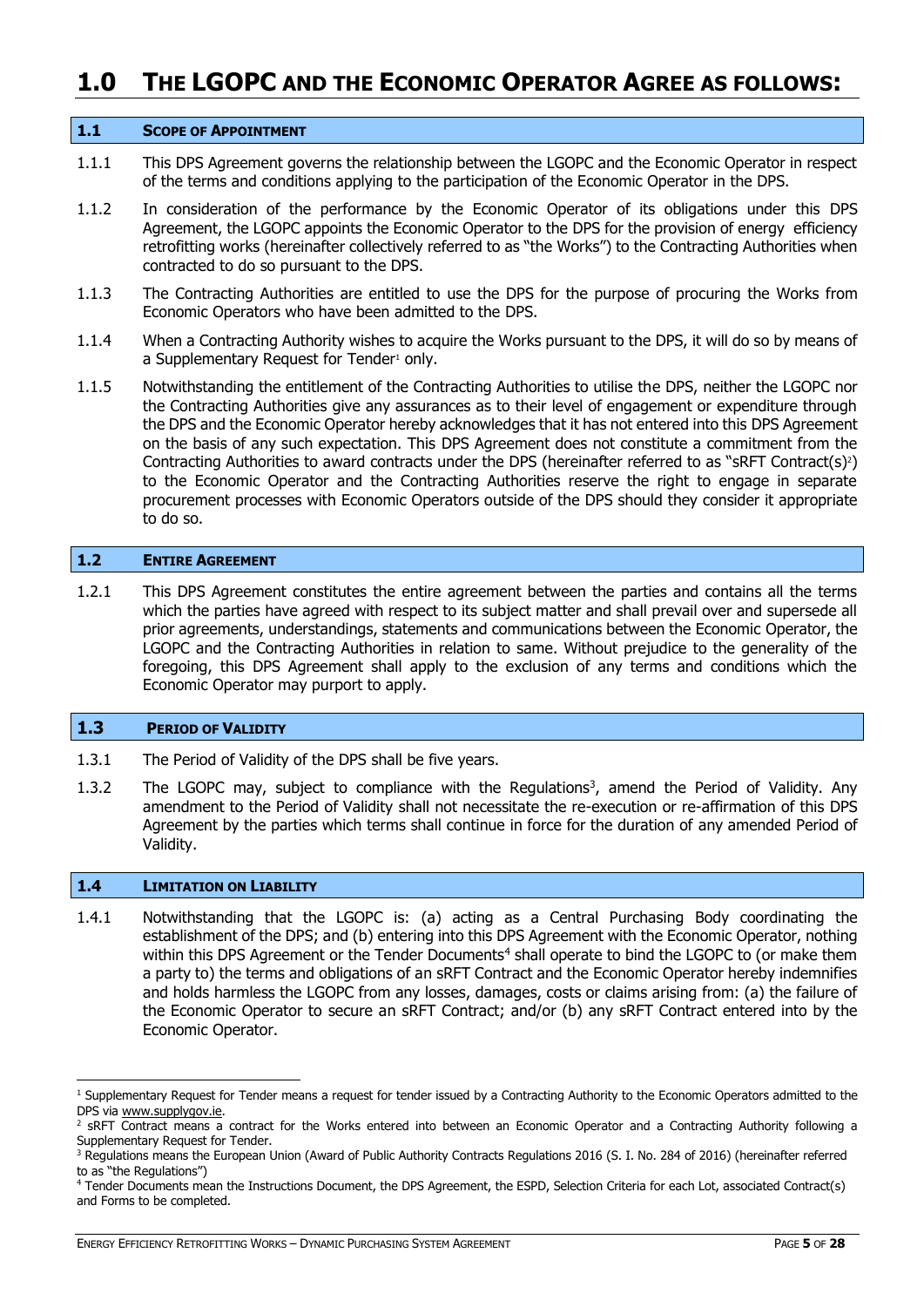# <span id="page-5-0"></span>**1.5 THE CONTRACTING AUTHORITIES**

- 1.5.1 The Contracting Authorities partaking in the DPS Agreement include:
	- Ministers of the Government of Ireland; Central Government Departments; offices and noncommercial agencies and organisations which have a formal reporting and legal relationship to Central Government Departments, including all Local Authorities in Ireland (as defined in the Local Government Act 2014), (themselves including regional assemblies, local enterprise boards and library bodies), and those approved housing bodies which also constitute "bodies governed by public law" within the meaning of Regulation 2 of the Regulations listed on the Register of Approved Housing Bodies maintained by the Department of Housing, Local Government and Heritage currently approved under section 6 of the Housing Act 1992;
	- Contracting Authorities in the Irish health sector including but not limited to the Health Service Executive (HSE); the Health Information and Quality Authority (HIQA) and HSE funded Agencies delivering health & personal social services funded by more than 50% from Exchequer funds;
	- Contracting Authorities which are Third Level Educational Institutions (including universities, institutes of technology and members of the Education Procurement Service);
	- Contracting Authorities which are Education and Training Boards (ETBs) and ETB schools, and primary, post-primary, special and secondary schools as well as ETBs acting on behalf of schools;
	- An Garda Síochána (Police);
	- The Irish Prison Service;
	- The Irish Defence Forces;
	- The Housing Agency;
	- Such other Contracting Authorities as may be notified to the Economic Operator from time to time.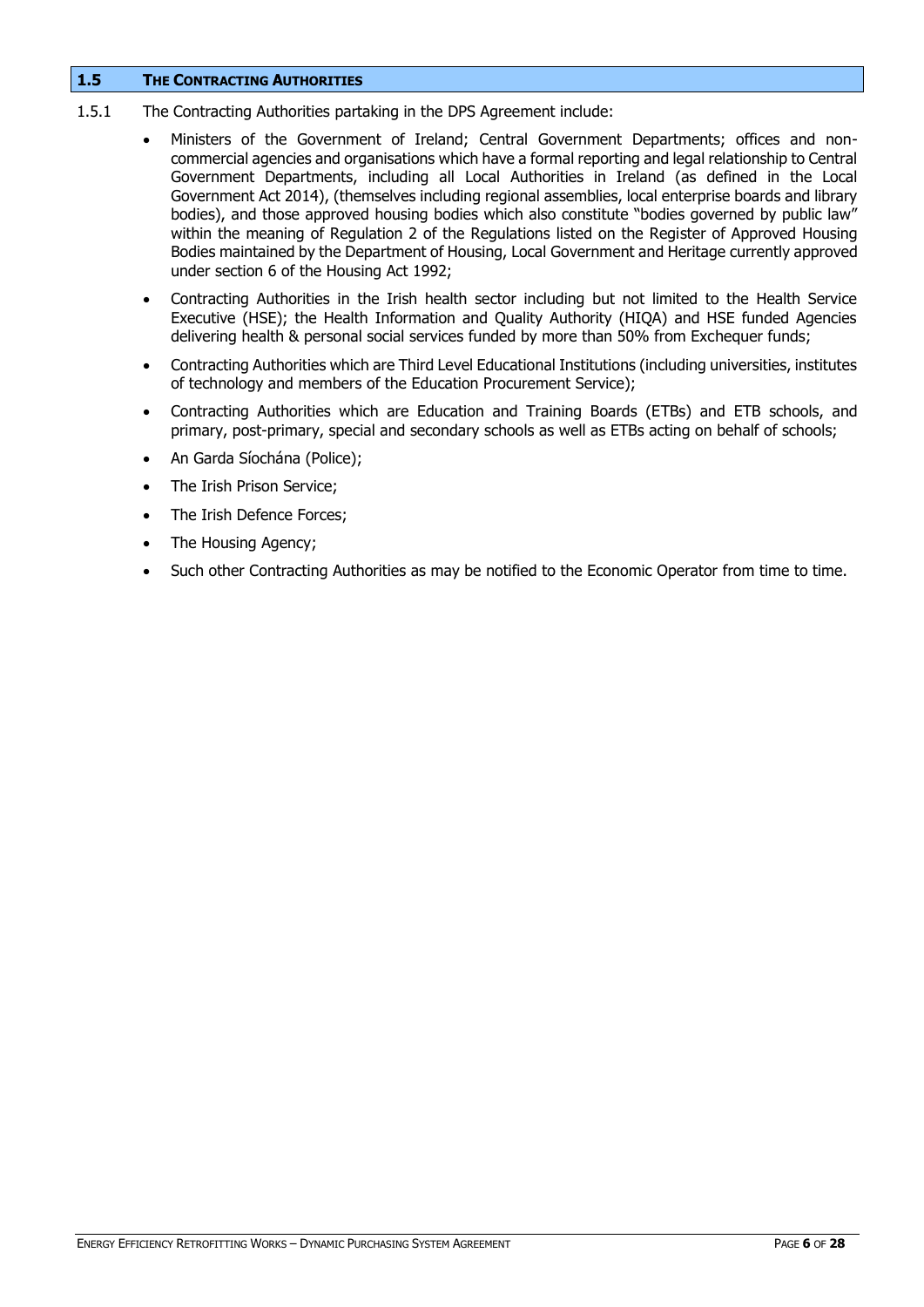# <span id="page-6-0"></span>**2.0 GENERAL TERMS & CONDITIONS**

# <span id="page-6-1"></span>**2.1 GENERAL**

2.1.1 The LGOPC is not bound by any anomalies, errors or omissions in the Tender Documents. The Economic Operator shall immediately notify the LGOPC if it becomes aware of any ambiguities, anomalies, errors or omissions in the Tender Documents and the LGOPC shall, upon receipt of such notification, notify all Economic Operators of its ruling in respect of same. Such ruling shall be issued in writing and may, at the LGOPC'S discretion, form part of this DPS Agreement.

# <span id="page-6-2"></span>**2.2 INTERPRETATION**

- 2.2.1 If any term or provision in this DPS Agreement is held to be illegal or unenforceable, in whole or in part, such term or provision shall be deemed not to form part of this DPS Agreement and the enforceability of the remainder of this DPS Agreement shall not be affected.
- 2.2.2 Words importing the singular shall, where the context so requires, include the plural and vice versa.
- 2.2.3 Words of the masculine gender include the feminine and neuter genders and words denoting natural persons include where the context so requires corporations and firms and all such words shall, where appropriate, be construed interchangeably in that manner.
- 2.2.4 The headings and captions in this DPS Agreement are inserted for convenience of reference only and shall not be considered as part of or affect the construction or interpretation of this DPS Agreement.
- 2.2.5 Reference to a Statute or Act or a provision of a Statute or Act shall include any Statute or Act or provision of a Statute or Act amending, consolidating or replacing it for the time being in force.
- 2.2.6 Words denoting an obligation on a party to do any act, matter or thing shall include an obligation to procure that it be done and words placing a party under a restriction includes an obligation not to permit or allow infringement of the restriction.
- 2.2.7 The terms of this DPS Agreement shall be construed without regard to the rule of construction known as "ejusdem generis".
- 2.2.8 If any ambiguity or question of intent or interpretation arises, this DPS Agreement shall be construed as if drafted jointly by the Economic Operator and the LGOPC and no presumption or burden of proof shall arise favouring or disfavouring either party by virtue of the authorship of any of the provisions of this DPS Agreement.

# <span id="page-6-3"></span>**2.3 LEGAL STATUS OF THE ECONOMIC OPERATOR – ASSIGNMENT AND/OR NOVATION**

- 2.3.1 This DPS Agreement may be assigned or novated by the Economic Operator, subject to the granting of formal written consent to such assignment or novation by the LGOPC, to the legal successor of the Economic Operator where:
	- (a) the specific change was provided for in the procurement process for the award of this DPS Agreement; or
	- (b) the change is as a result of corporate restructuring in a manner permitted under Regulation 72 of the Regulations.
- 2.3.2 The LGOPC may, prior to granting consent to such assignment or novation, require compliance by the succeeding Economic Operator with such conditions the LGOPC deems necessary including, but not limited to, requiring evidence that:
	- (a) the succeeding Economic Operator fulfils the qualifying criteria initially established;
	- (b) the succeeding Economic Operator possesses the capability (technical or otherwise), resources and skills in respect of satisfying the requirements of this DPS Agreement and;
	- (c) a formal change in legal status or corporate restructuring as permitted under sub-paragraphs 2.3.1 (a) and (b) herein has been lawfully undertaken.
- 2.3.3 The terms of this DPS Agreement shall govern any succeeding Economic Operator and the LGOPC may, at its discretion, direct the Economic Operator and the succeeding Economic Operator to execute a formal Deed of Assignment/Novation.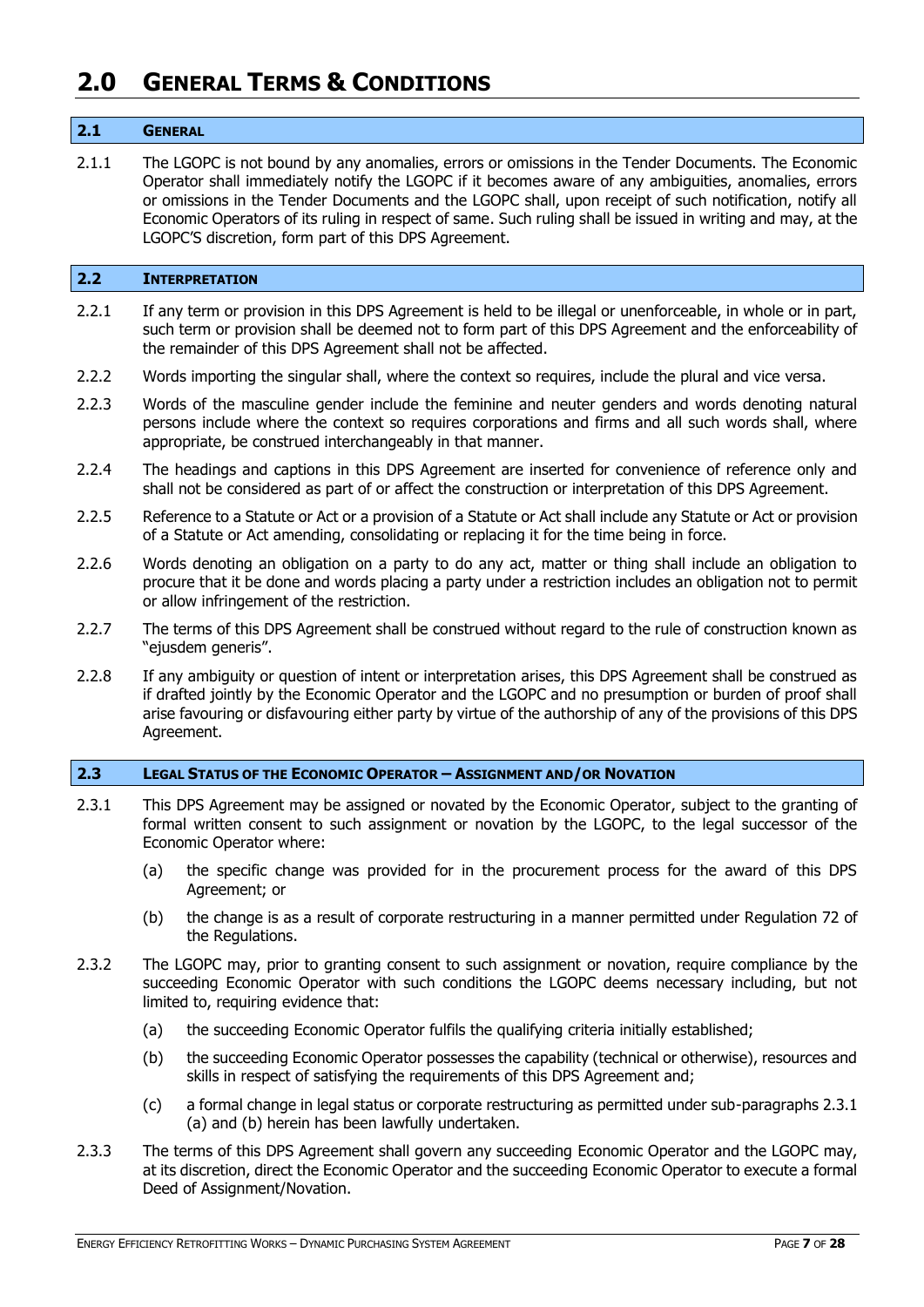- 2.3.4 The LGOPC reserves the right to assign, novate or transfer this DPS Agreement to a third party without the consent of the Economic Operator.
- 2.3.5 Without prejudice to such additional circumstances where assignment is permissible under subparagraphs 2.3.1 (a) and (b) herein, assignment to the legal successor of the Economic Operator (subject to the granting of formal written consent to such assignment by the LGOPC) is permissible in the following circumstances:

Change of the Economic Operator's legal status from:

- (i) sole trader to corporation where general ownership and personnel remain the same;
- (ii) corporation to sole trader where general ownership and personnel remain the same;
- (iii) sole trader to partnership where general ownership and personnel remain the same;
- (iv) partnership to sole trader where general ownership and personnel remain the same;
- (v) corporation to partnership where general ownership and personnel remain the same;
- (vi) partnership to corporation where general ownership and personnel remain the same;
- (vii) sole trader to other related sole trader (for example, business transfer from father to son); or
- (viii) change of the Economic Operator's business name.

# <span id="page-7-0"></span>**2.4 TERMINATION OF THE DPS AGREEMENT**

- 2.4.1 The LGOPC may, by written notice, terminate this DPS Agreement (without recompense to the Economic Operator) thus ending the participation of the Economic Operator in the DPS, in the following circumstances:
	- if the Economic Operator breaches the terms of this DPS Agreement; or
	- if the provisions of Regulation 73 of the Regulations apply; or
	- if the Economic Operator falls within a relevant exclusion ground under Regulation 57 of the Regulations; or
	- if the Economic Operator fails to provide the requisite evidence of compliance with the declarations submitted in its ESPD following a request from the LGOPC and/or a Contracting Authority; or
	- if the Economic Operator fails to provide, to the LGOPC or the Contracting Authorities, renewed and updated self-declarations in accordance with Regulation 34 (24) of the Regulations; or
	- if any statement made by the Economic Operator in connection with the procedure by which this DPS Agreement was entered into was: (a) untrue when made or subsequently ceases to be true; or (b) was materially incorrect, inaccurate or misleading (whether intentionally so or not).
- 2.4.2 The LGOPC, acting in its sole discretion, may, by giving written notice, collapse the DPS and therefore end the DPS Agreements with all Economic Operators appointed thereto, without recompense to any Economic Operator, at any time during the Period of Validity.

# <span id="page-7-1"></span>**2.5 SUBCONTRACTING**

2.5.1 When responding to a Supplementary Request for Tender where subcontractor(s) are proposed for completion of an sRFT Contract, the Economic Operator shall provide to the Contracting Authority (if requested): (a) the relevant details of the subcontractor(s); (b) an ESPD for the subcontractor(s); (c) evidence of the qualifications and experience of the subcontractor(s); and (d) such other information and documentation in relation to the subcontractor(s) as may be reasonably required by the Contracting Authority.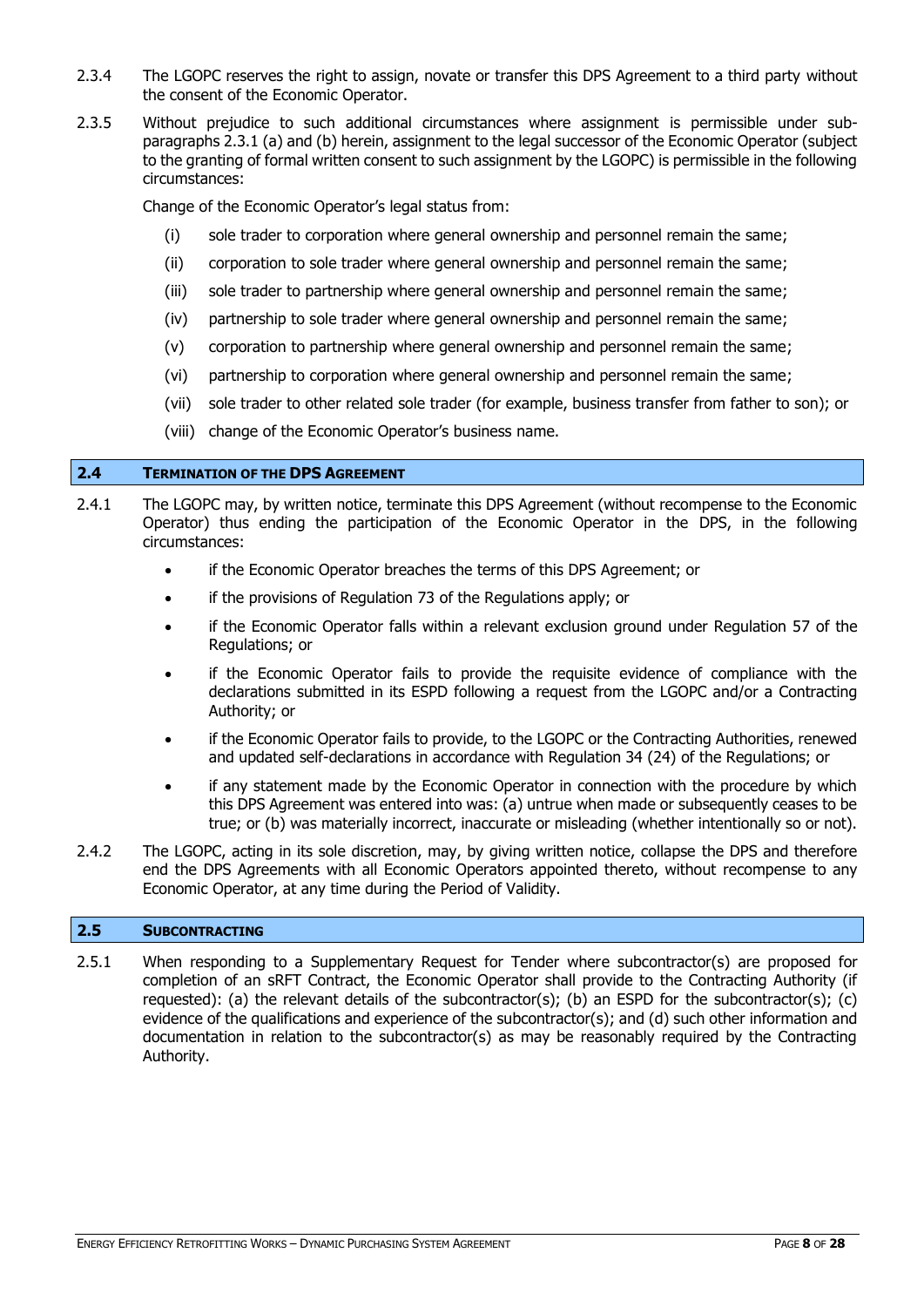# <span id="page-8-0"></span>**2.6 RELIANCE ON CAPACITY OF OTHER ENTITIES**

- 2.6.1 Where an Economic Operator has relied on the capacities of other entities to satisfy the selection criteria for entry on to the DPS:
	- it shall, upon request by the Contracting Authority, demonstrate to the Contracting Authority that it will have at its disposal the resources necessary by providing a written undertaking from that other entity, in terms satisfactory to the Contracting Authority and duly evidenced, confirming that the entity in question will place the necessary resources at the disposal of the Economic Operator;
	- such entity must, when requested by the Contracting Authority, provide joint and several liability to the Contracting Authority for the performance and fulfilment of any sRFT Contracts (this may take the form of a guarantee, letter of reliance, such entity being a party to the sRFT Contract or other form of commitment as directed by the Contracting Authority).
- 2.6.2 An Economic Operator may only rely on the capacities of other entities where those entities will perform the works for which these capacities are required.

# <span id="page-8-1"></span>**2.7 TAX COMPLIANCE**

- 2.7.1 All payments under an sRFT Contract are conditional upon the Economic Operator (and its subcontractor(s) where appropriate) being tax compliant.
- 2.7.2 The Economic Operator (and its subcontractor(s) where appropriate) must comply with the following:
	- (a) at a minimum, the terms of the Department of Finance Circulars 43/2006 and 44/2006: Tax Clearance Procedures Public Sector Contracts (as may be amended, updated or re-published by the relevant body from time to time and as then apply at the time of the sRFT Contract) and;
	- (b) such other requirements and directions that an individual Contracting Authority may impose in order to satisfy itself that the Economic Operator (and its subcontractor(s) where appropriate) is tax compliant.

#### <span id="page-8-2"></span>**2.8 EMPLOYEES**

2.8.1 The Economic Operator (and its subcontractor(s) where appropriate) must comply with all legal requirements in relation to PAYE and PRSI and must ensure that the rates of pay and conditions of employment, including pension contributions: (a) comply with all applicable laws; and (b) are at least as favourable as those for the relevant category of worker in any sectoral employment orders, employment regulation orders or registered employment agreements.

### <span id="page-8-3"></span>**2.9 ENVIRONMENTAL & SOCIAL CONSIDERATIONS**

- 2.9.1 In the performance of an sRFT Contract, the Economic Operator and its subcontractor(s) (if applicable) shall comply with all applicable obligations in the field of environmental, social and labour law that apply at the place where the Works are provided, that have been established by EU law, national law, collective agreements or by international, environmental, social and labour law listed in Schedule 7 of the Regulations.
- 2.9.2 This DPS facilitates the inclusion of environmental and social considerations and labour law in the Award Criteria published at Supplementary Request for Tender stage as set out in Section 5 hereunder.

# <span id="page-8-4"></span>**2.10 STATUTORY OBLIGATIONS AND APPLICABLE LAW**

2.10.1 This DPS Agreement shall be governed by and construed in accordance with the laws of Ireland and the courts of Ireland shall have exclusive jurisdiction to hear and determine any disputes arising out of or in connection with same.

# <span id="page-8-5"></span>**2.11 FREEDOM OF INFORMATION ACTS**

2.11.1 The LGOPC and the Contracting Authorities are subject to the Freedom of Information Act, 2014 and the Economic Operator acknowledges that information provided in response to a Supplementary Request for Tender may be considered confidential or commercially sensitive. The Economic Operator should consider if any information supplied by it in response to a Supplementary Request for Tender should not be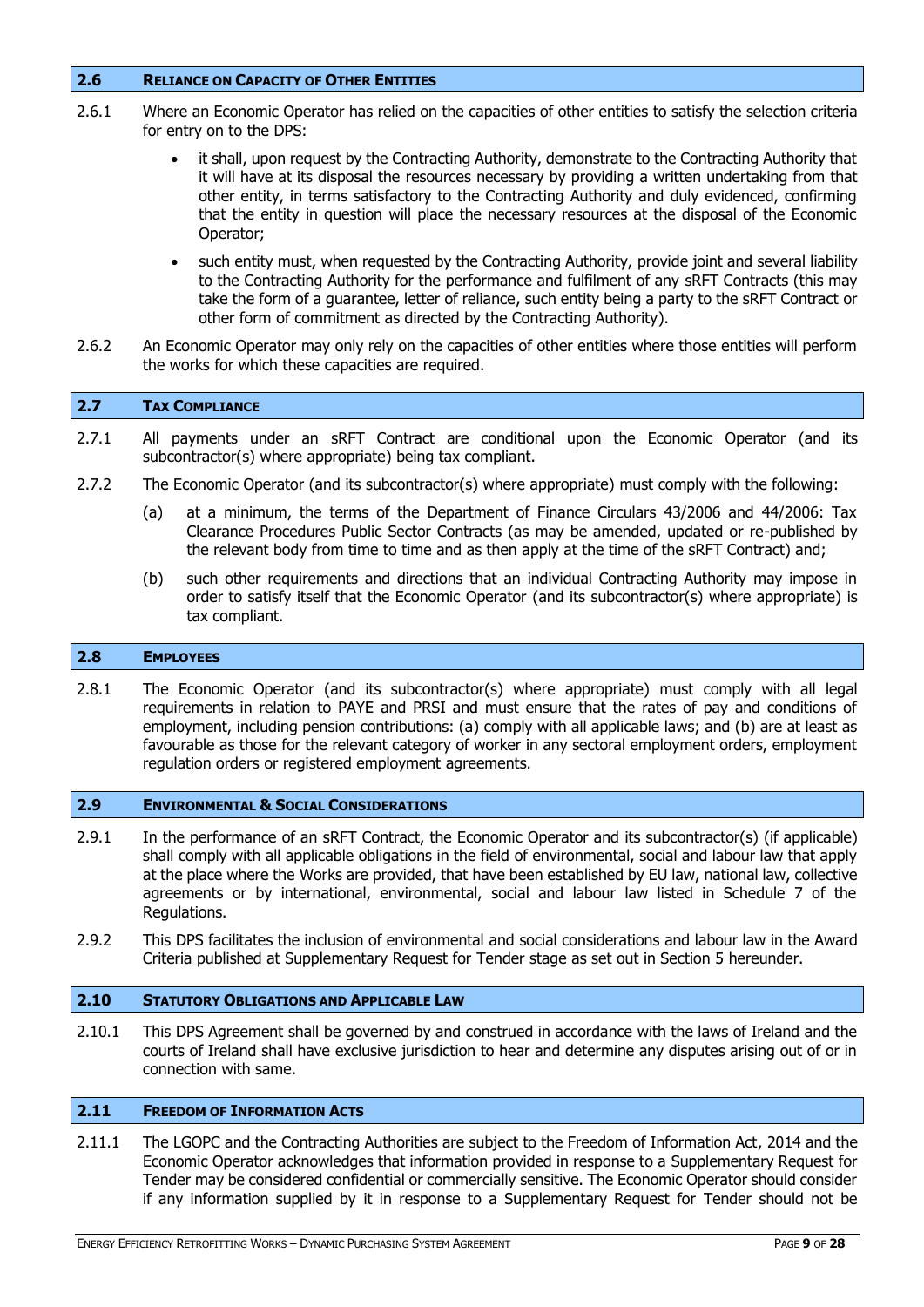disclosed because it is commercially sensitive or confidential and if this is the case, the Economic Operator should, when providing the information, identify same and specify the reasons for its commercial sensitivity or confidentiality. The LGOPC and the Contracting Authorities shall have regard to such statement but shall not be bound by it. If the Contracting Authority and/or the LGOPC, in their discretion, are satisfied that the information should be properly regarded as being confidential or commercially sensitive, the information shall be kept confidential subject to the LGOPC's and/or the Contracting Authority's obligations under public procurement and freedom of information laws.

#### <span id="page-9-0"></span>**2.12 CANVASSING**

- 2.12.1 Canvassing or any effort by the Economic Operator to influence the personnel and/or agents of the LGOPC and/or the Contracting Authorities in relation to the DPS or a Supplementary Request for Tender may result in: (a) the disqualification of the Economic Operator by the LGOPC from the DPS; and/or (b) the disqualification of the Economic Operator by the Contracting Authority from the Supplementary Request for Tender.
- 2.12.2 Where the Economic Operator has an existing relationship with personnel and/or agents of the LGOPC and/or the Contracting Authorities, it is advised that any discussions, correspondence or other communications with regards to the DPS and/or its Supplementary Requests for Tenders may be treated as canvassing.
- 2.12.3 In accordance with the Ethics in Public Office Act 1995 (as amended), any money, gifts or other consideration furnished by an economic operator seeking to obtain an sRFT Contract or otherwise influence the DPS will be deemed to have been paid or given corruptly unless the contrary is proved.

#### <span id="page-9-1"></span>**2.13 CONFLICTS OF INTEREST AND REGISTRABLE INTEREST**

- 2.13.1 Any actual or potential conflict of interest involving the Economic Operator and a Contracting Authority and/or the LGOPC must be disclosed by the Economic Operator as soon as it becomes apparent.
- 2.13.2 The LGOPC and/or the Contracting Authorities may investigate potential conflicts of interest with the Economic Operator where it deems it necessary for the proper and transparent administration of the DPS.
- 2.13.3 Where the LGOPC and/or the Contracting Authority determines a material conflict of interest arises it may, at its sole discretion, permit the situation to continue subject to the Economic Operator's satisfactory compliance with safeguards specified by the LGOPC and/or the Contracting Authority.
- 2.13.4 Where the LGOPC and/or the Contracting Authority determines a material conflict of interest arises and same can only be remedied by the exclusion of the Economic Operator from a Supplementary Request for Tender and/or an sRFT Contract, the LGOPC and/or the Contracting Authority shall exclude the Economic Operator from same.
- 2.13.5 Any registrable interest (having the meaning prescribed by the Ethics in Public Office Act, 1995) involving the Economic Operator and the LGOPC and/or a Contracting Authority, must be fully disclosed to the LGOPC and/or the Contracting Authority immediately upon such information becoming known to the Economic Operator.

#### <span id="page-9-2"></span>**2.14 CONFIDENTIALITY**

2.14.1 All documents and information in relation to the DPS and its application process provided to the Economic Operator by the LGOPC shall be treated as strictly confidential by the Economic Operator.

# <span id="page-9-3"></span>**2.15 DATA PROTECTION**

- 2.15.1 In this clause, "Data Protection Laws" means: (a) the Irish Data Protection Acts 1988 to 2018; (b) the General Data Protection Regulation (EU) 2016/679 ("GDPR"); and (c) any other applicable law or regulation relating to the processing of personal data and to privacy including (but not limited to) the E-Privacy Directive and the European Communities (Electronic Communications Networks and Services) (Privacy and Electronic Communications) Regulations 2011 ("E-Privacy Regulations") (as may be amended, updated or re-published by the relevant body from time to time and as then apply at the time of an sRFT Contract).
- 2.15.2 The Contracting Authorities and the LGOPC will each be an Independent Data Controller (where Data Controller has the meaning given under the Data Protection Laws) in respect of any Personal Data (where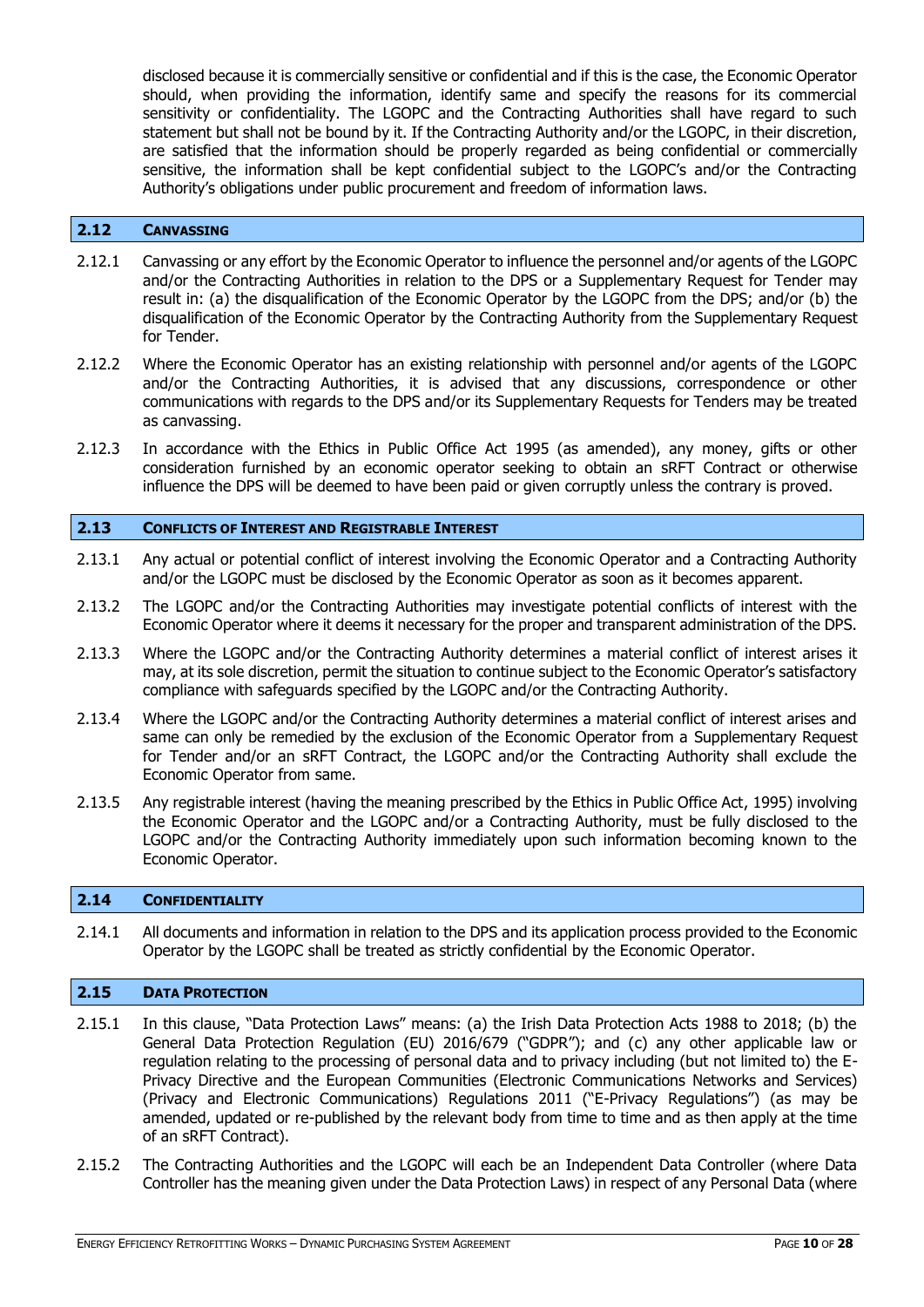Personal Data has the meaning given under the Data Protection Laws) required to be provided by the Economic Operator in response to this DPS Agreement and any Supplementary Request for Tender.

- 2.15.3 The Economic Operator, as Data Controller in respect of any Personal Data provided by it, in its application to the DPS and in response to a Supplementary Request for Tender, is required to confirm that all Data Subjects (where Data Subject has the meaning given under the Data Protection Laws) whose Personal Data is provided by the Economic Operator have consented to the processing of such Personal Data by the Economic Operator, the LGOPC, the Contracting Authorities, the evaluation teams and the operator of [www.supplygov.ie](http://www.supplygov.ie/) (hereinafter referred to as "Supplygov") for the purpose of the participation of the Economic Operator in the DPS and/or Supplementary Request for Tender or that the Economic Operator otherwise has a legal basis for providing such Personal Data to the foregoing for the purpose of its participation in the DPS.
- 2.15.4 The Contracting Authorities and the LGOPC, each as an independent Data Controller, may process the Personal Data as follows:
	- by the Contracting Authorities disclosing data (including Personal Data of the Economic Operator and/or their employees or other related third-party agents such as those persons' names, contact details, work experience etc.) to the LGOPC.
- 2.15.5 The Contracting Authorities, as an independent Data Controller, may share the Personal Data as follows:
	- share such Personal Data with other bodies within the public and/or semi-state sectors that use the Supplygov service as required by this DPS Agreement. The list of such public and/or/semi-State bodies is maintained on Supplygov and is updated from time to time. In addition, such Personal Data may be shared with the Office of Government Procurement, the Local Government Management Agency and with other bodies as required under law.
- 2.15.6 The Contracting Authorities and the LGOPC shall enter into a Data Sharing Agreement, which shall govern the sharing of the Personal Data between them and their respective rights, obligations and liability in relation to this.
- 2.15.7 The Economic Operator shall be individually responsible, as an independent Data Controller, for its own processing of the Personal Data and must fully comply with its obligations as a Data Controller under the Data Protection Laws in this regard.
- 2.15.8 Neither the Economic Operator nor the LGOPC shall be construed as a Data Processor (where Data Processor has the meaning given under the Data Protection Laws) in relation to the other, unless the conditions for processing of the Personal Data change so that one party processes Personal Data on behalf of and on the instructions of the other party.
- 2.15.9 The Economic Operator and the LGOPC shall not be construed as Joint Data Controllers (where Joint Data Controllers has the meaning given under the Data Protection Laws) unless the conditions for processing of the Personal Data change such that the parties in conjunction with one another jointly, in a collaborative fashion, determine the purposes and means of processing the Personal Data.
- 2.15.10 The Economic Operator will inform the LGOPC as soon as possible of any requests from Data Subjects regarding rectification or erasure of Personal Data included in a tender, or restriction of or objection to the processing of such Personal Data for the purposes set out herein. The Economic Operator shall, to the extent that such a request affects the processing of such Personal Data by the LGOPC, provide reasonable assistance to the LGOPC and or the Contracting Authorities to enable compliance with the Data Protection Laws. Notwithstanding the foregoing, the Economic Operator shall remain responsible itself for dealing with requests from Data Subjects in respect of Personal Data, to the extent that such requests are directed by the Data Subject to the Economic Operator (or any of its agents, employees or sub-contractors).
- 2.15.11 The Economic Operator shall notify the LGOPC immediately if the Economic Operator becomes aware of, or suspects: (i) any breach of this section; or (ii) a Personal Data breach which is likely to affect or invoke the LGOPC's obligations under the Data Protection Laws; or (iii) any situation or envisaged development that shall in any way influence, change or limit the processing of the Personal Data included in the tender for the purposes set out herein. The Economic Operator shall document all Personal Data breaches in accordance with the Data Protection Laws and fully co-operate with the LGOPC and/or the Contracting Authorities to ensure compliance with the Data Protection Laws. The Economic Operator shall use reasonable endeavours to mitigate any damage suffered by a Data Subject in these circumstances.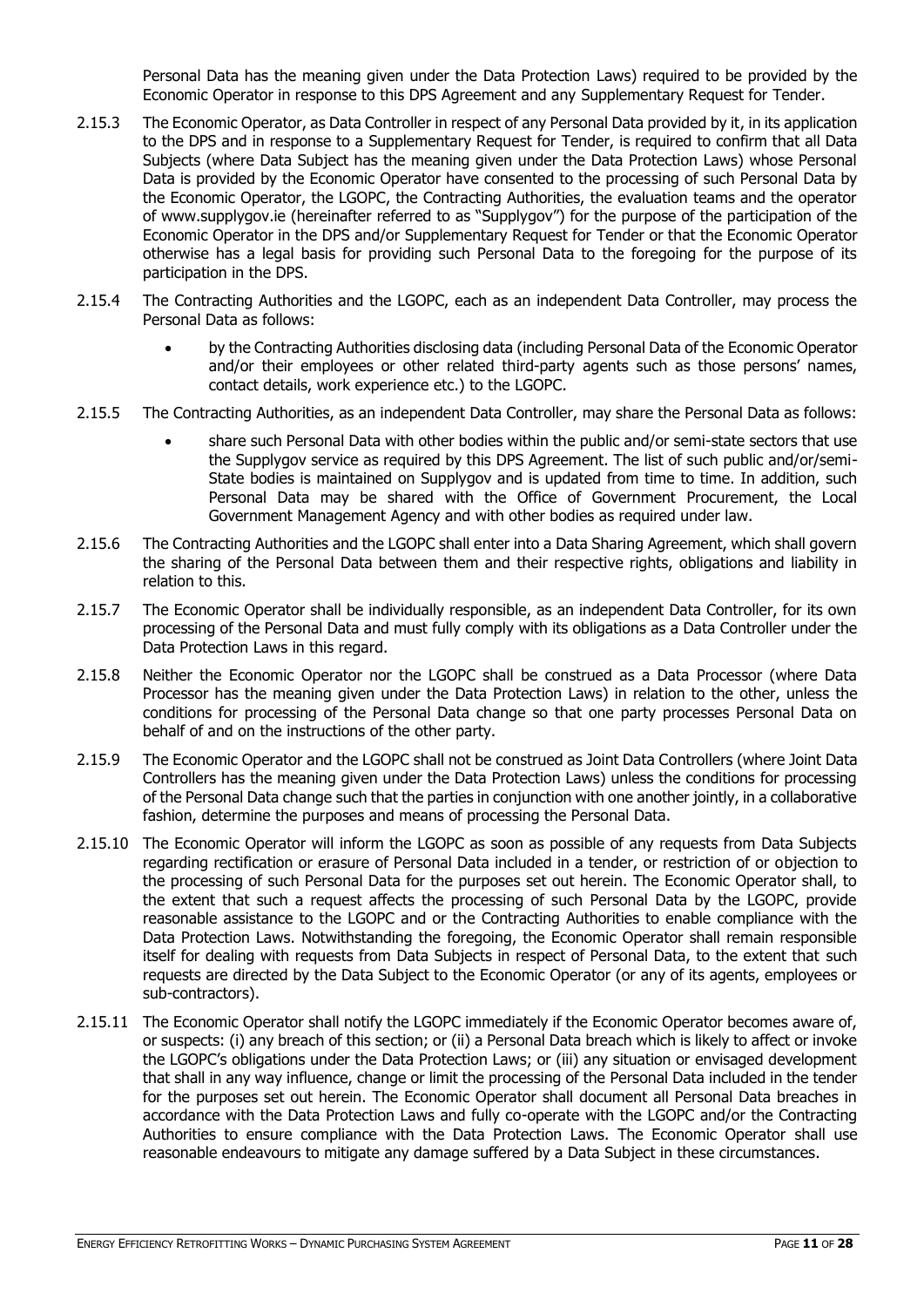2.15.12 The Economic Operator hereby indemnifies the LGOPC and the Contracting Authorities against all claims, liabilities, costs, expenses, damages and losses suffered or incurred by the LGOPC and/or the Contracting Authorities arising out of or in connection with any breach by the Economic Operator (or any of its employees/agents/sub-contractors) of any terms of this section, or its obligations under the Data Protection Laws, or any use by the Economic Operator of the Personal Data.

# <span id="page-11-0"></span>**2.16 PUBLIC HEALTH**

2.16.1 All works proposed under this Agreement must be capable of being undertaken in compliance with all safety, health and welfare at work legislation and guidance including, but not limited to, public health advice and requirements, and any applicable public service standard operating procedures which have been put in place by the Government, Government Departments, State Agencies and/or construction industry representative bodies in response to a public health emergency.

#### <span id="page-11-1"></span>**2.17 CHILD PROTECTION & VETTING**

- 2.17.1 Contractors Personnel shall strictly adhere to the Contracting Authorities child protection policy which will be included with the sRFT documents for the information of Contractors – if applicable.
- 2.17.2 Contractors Personnel may be subject to routine Garda Security Clearance procedures prior to being allowed entry onto certain sites, including but not limited to Local Authority, An Garda Síochána, Health Service Executive, Department of Defence and Department of Education sites. Co-operation with these procedures is mandatory.

#### <span id="page-11-2"></span>**2.18 PERFORMANCE BOND**

2.18.1 Economic Operators are not required to have a Performance Bond in place when submitting their application for admittance to the DPS. However, if successfully admitted to the Agreement, Economic Operators, if requested to do so by a Contracting Authority, may be required to provide a Performance Bond prior to the award of an sRFT Contract.

#### <span id="page-11-3"></span>**2.19 BREXIT**

2.19.1 It shall be the responsibility of the Economic Operator to fulfil the obligations under an sRFT Contract and, where applicable, any Task Order notwithstanding any changes in circulars, law, regulations, taxation or duties or other restrictions which might arise following the withdrawal of the United Kingdom from membership of the European Union.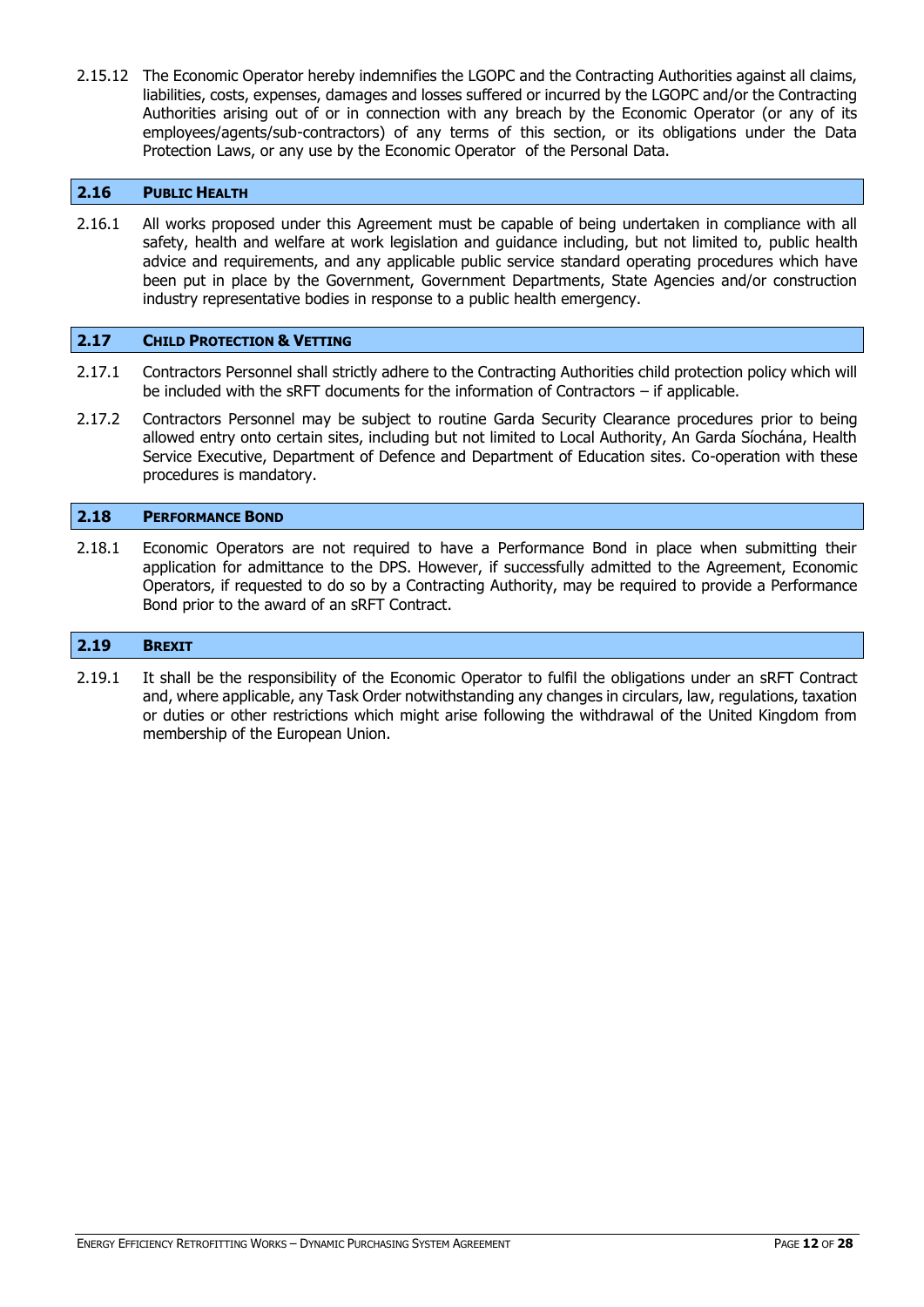# <span id="page-12-0"></span>**3.0 EVIDENCE IN SUPPORT OF MINIMUM STANDARDS**

### <span id="page-12-1"></span>**3.1 INTRODUCTION**

- 3.1.1 An Economic Operator may be required to provide supporting documentation to verify their status with respect to the minimum standards set out below. The supporting documentation must be provided within five working days when requested by the LGOPC and/or Contracting Authority. If the supporting documentation is not provided or is withheld or if there is a serious misrepresentation in supplying such supporting documentation, the LGOPC and/or the Contracting Authority may, at their discretion, exclude the Economic Operator from the sRFT and/or the DPS.
- 3.1.2 Unless otherwise indicated, the evidence in support of miniumum standards as set out below applies to all lots.

#### <span id="page-12-2"></span>**3.2 TECHNICIANS OR TECHNICAL BODIES RESPONSIBLE FOR QUALITY CONTROL**

3.2.1 The evidence in support of this minimum standard is a written statement naming the Technicians and Technical Bodies, particularly those involved in quality control.

#### <span id="page-12-3"></span>**3.3 FINANCIAL CONFIRMATORY NOTE**

3.3.1 The evidence in support of this minimum standard is a signed completed Financial Confirmatory Note in the form published.

#### <span id="page-12-4"></span>3.4 LOT-1: ATTIC AND ROOF INSULATION, CAVITY WALL INSULATION, AIR TIGHTNESS AND/OR **VENTILATION MEASURES**

#### 3.4.1 **Contractor and Project Supervisor For The Construction Stage (PSCS)**

The evidence relating to the Health and Safety: Contractor and Project Supervisor for the Construction Stage (PSCS) Appointments Declaration, to be provided at the appropriate time, is demonstrating compliance with relevant Health and Safety legislation.

# 3.4.2 **Health and Safety Compliance Declaration – Contractor**

The evidence relating to the Health and Safety Compliance Declaration - Contractor, to be provided at the appropriate time, is as follows:

- (a) a copy of the Economic Operator's current general Health and Safety policy.
- (b) an outline of the Economic Operator's management organisational structure with regard to allocation of duties, delegation of responsibilities, etc., in relation to Health and Safety.
- (c) copies of standard forms used for method statements and risk assessments as part of the Economic Operator's duties under the Safety, Health and Welfare at Work Act 2005.
- (d) details of the Economic Operator's arrangements for continuing training of personnel in Health and Safety, including personnel who would be employed on the project.
- (e) details of the Economic Operator's procedures for disseminating up-to-date developments on health and safety issues.
- (f) details of the Economic Operator's arrangements for the coordination of information between the different contractors, suppliers and designers involved in a project.
- (g) details of the Economic Operator's methodology for the dissemination of health and safety information for the construction stage on this or equivalent projects.

# 3.4.3 **Health and Safety Compliance Declaration - Project Supervisor For The Construction Stage (PSCS)**

The evidence relating to the Health and Safety Compliance Declaration - Project Supervisor for the Construction Stage (PSCS), to be provided at the appropriate time, is as follows:

- (a) a copy of the Economic Operator's current general Health and Safety policy.
- (b) an outline of the Economic Operator's management organisational structure with regard to allocation of duties, delegation of responsibilities, etc., in relation to Health and Safety.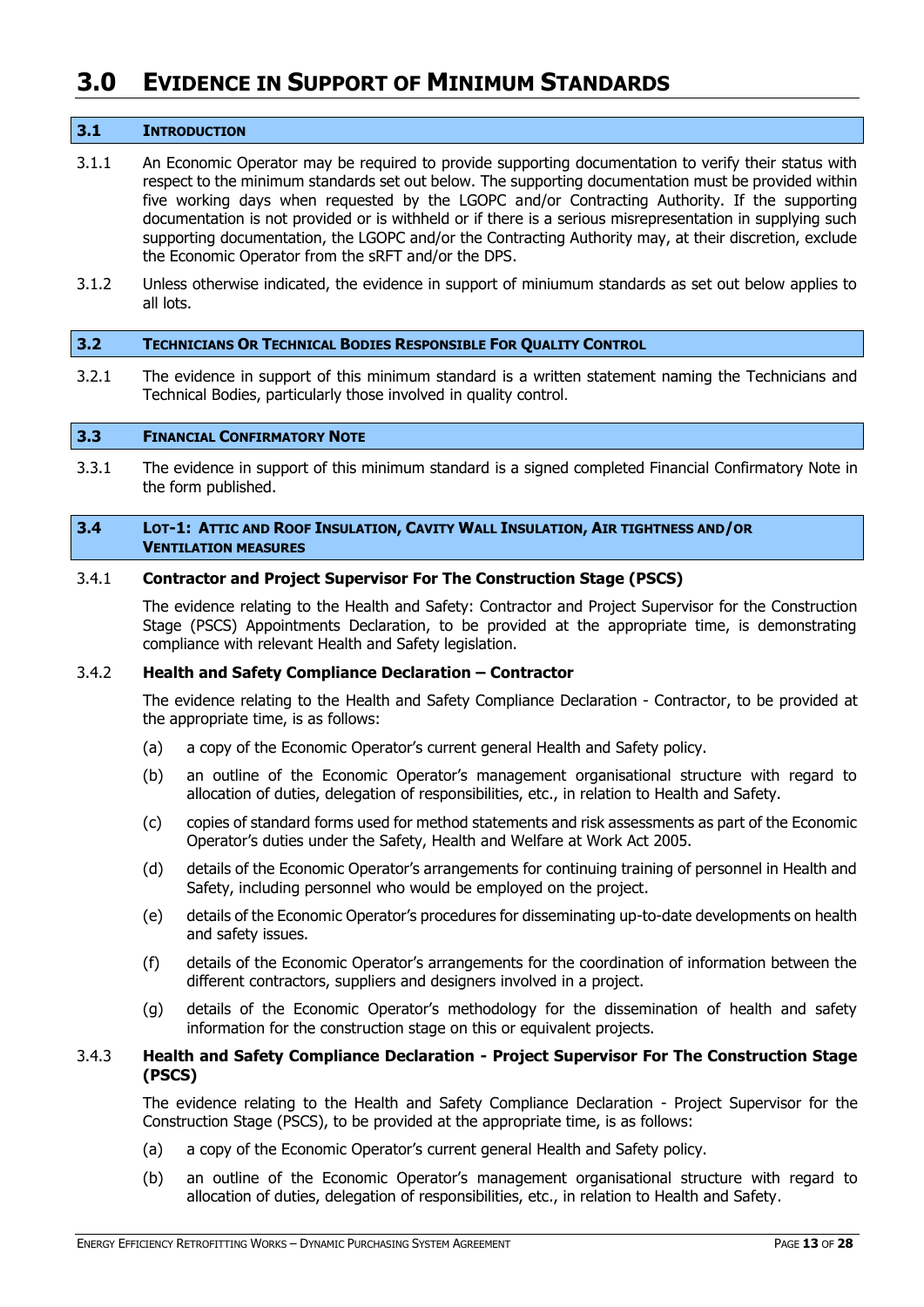- (c) copies of standard forms used for method statements and risk assessments as part of the Economic Operator's duties under the Safety, Health and Welfare at Work Act 2005.
- (d) details of the Economic Operator's arrangements for continuing Health and Safety training of PSCS personnel, including personnel who would be employed on the project.
- (e) details of the Economic Operator's procedures for disseminating up-to-date developments on health and safety issues.
- (f) details of the Economic Operator's arrangements for the coordination of information between the different contractors, suppliers and designers involved in a project.
- (g) details of the Economic Operator's methodology for the dissemination of health and safety information for the design and construction stage on this or equivalent projects.

# 3.4.4 **Educational and Professional Qualifications (Management) – Health and Safety**

The evidence in support of the Health and Safety Competence of Management Staff is for the Economic Operator to satisfy both **A** and **B** below:

- **A.** To provide sufficient Management Staff with Health and Safety qualifications, training and experience, relevant to the works anticipated to be completed under this Agreement by:
	- (i) providing a Safe-T-Cert, or OHSAS 18001 Certification, or other equivalent independently certified health and safety management system with appropriate health and safety training and resources,

# **Or**

- (ii) providing the following details:
	- the educational qualifications, professional qualifications (e.g. professionally qualified project managers, architects, engineers etc – with dates obtained), and experience in so far as they are relevant to health and safety, and/or
	- educational qualifications, professional qualifications (as above) with at least one member of the contractor or its managerial staff who has experience in relation to projects of similar nature, size and complexity.
	- The curriculum vitae of the contractor and its managerial staff in so far as they relate to health and safety training and/or experience and also the organisation structure of the firm.
	- having at least 8 hours annual (i.e. in-house or a CPD course) health and safety training in relation to projects of similar nature, size and complexity.
- **B.** To provide at least one (1) site manager/site agent, or equivalent, with Health and Safety qualifications, training and experience, relevant to the works anticipated to be completed under this Agreement by:
	- (i) providing a Safe-T-Cert, or OHSAS 18001 Certification, or other equivalent independently certified health and safety management system with appropriate health and safety training and resources,

# **Or**

- (ii) providing the following details:
	- the educational qualifications, professional qualifications (e.g. professionally qualified project managers, engineers etc – with dates obtained), and experience in so far as they are relevant to health and safety, and/or
	- the educational qualifications, professional qualifications (as above) and experience in so far as it is relevant to health and safety on projects of similar size and complexity.
	- The curriculum vitae in so far as they relate to health and safety training and/or experience.
	- having at least 8 hours annual (i.e. in-house or a CPD course) health and safety training in relation to works projects.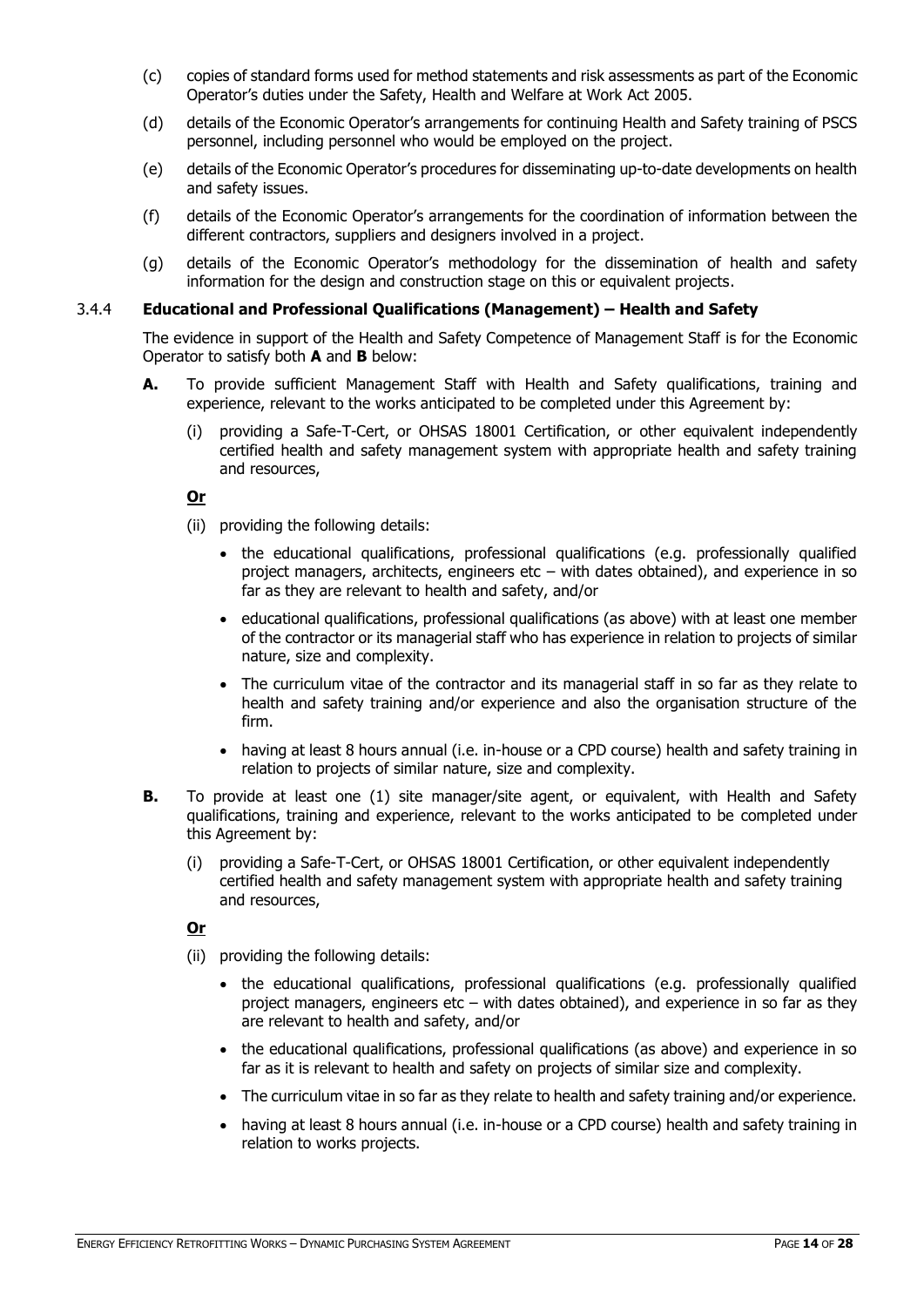# 3.4.5 **Educational and Professional Qualifications (Management) – Technical Capability**

The evidence in support of the Technical Capability of Management Staff is for the Economic Operator to satisfy both **A** and **B** below:

**A.** To provide at least one (1) member of the managerial staff who holds a National Framework of Qualifications (NFQ) Level Seven (7) or higher, plus five (5) years experience, or equivalent, in managing projects relevant to the works under this Agreement:

Note:

Equivalent managerial staff technical capability offered by the Economic Operator must include as a minimum an NFQ Level Six (6) qualification, plus eight (8) years experience in managing projects relevant to the works under this Agreement,

Or

Ten (10) years' experience in managing projects relevant to the works under this Agreement.

**B.** To provide at least one (1) site manager/site agent, or equivalent, that holds a NFO Level Six (6) or higher, plus five (5) years experience, or equivalent, in managing projects relevant to the works under this Agreement.

Note:

Equivalence to an NFQ Level Six (6) or higher, plus five (5) years experience, is a minimum of eight (8) years experience in managing projects relevant to the works under this Agreement.

# 3.4.6 **Educational and Professional Qualifications (Personnel) – Health and Safety Competence**

The evidence in support of the Health and Safety competence of personnel, relevant to the works anticipated to be completed under this Agreement is a Safe Pass Card, or equivalent.

# <span id="page-14-0"></span>**3.5 LOT-2: MULTIPLE ENERGY EFFICIENCY MEASURES**

# 3.5.1 **Contractor and Project Supervisor For The Construction Stage (PSCS)**

The evidence relating to the Health and Safety: Contractor and Project Supervisor for the Construction Stage (PSCS) Appointments Declaration, to be provided at the appropriate time, is demonstrating compliance with relevant Health and Safety legislation.

#### 3.5.2 **Health and Safety Compliance Declaration – Contractor**

The evidence relating to the Health and Safety Compliance Declaration - Contractor, to be provided at the appropriate time, is as follows:

- (a) a copy of the Economic Operator's current general Health and Safety policy.
- (b) an outline of the Economic Operator's management organisational structure with regard to allocation of duties, delegation of responsibilities, etc., in relation to Health and Safety.
- (c) copies of standard forms used for method statements and risk assessments as part of the Economic Operator's duties under the Safety, Health and Welfare at Work Act 2005.
- (d) details of the Economic Operator's arrangements for continuing training of personnel in Health and Safety, including personnel who would be employed on the project.
- (e) details of the Economic Operator's procedures for disseminating up-to-date developments on health and safety issues.
- (f) details of the Economic Operator's arrangements for the coordination of information between the different contractors, suppliers and designers involved in a project.
- (g) details of the Economic Operator's methodology for the dissemination of health and safety information for the construction stage on this or equivalent projects.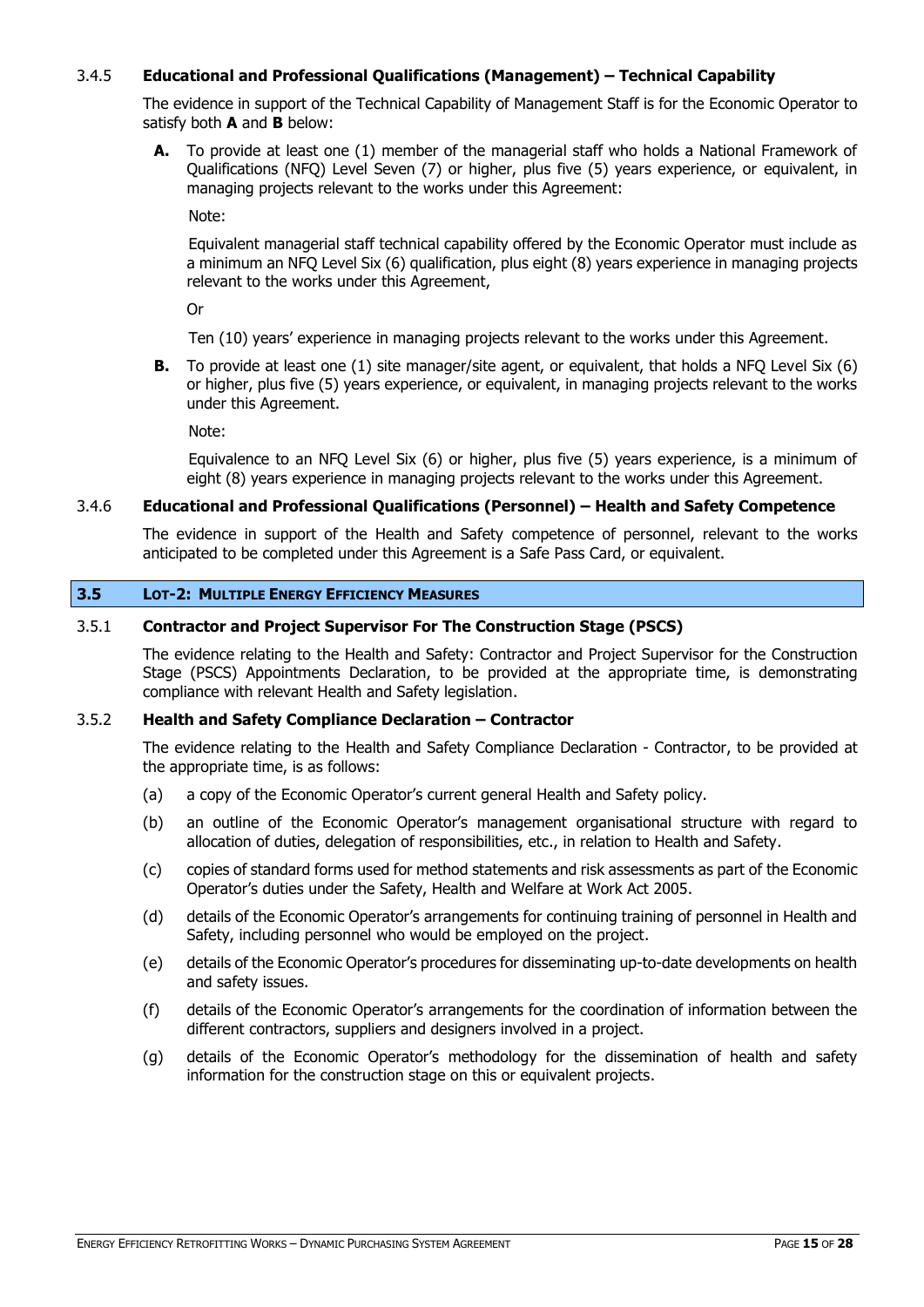# 3.5.3 **Health and Safety Compliance Declaration - Project Supervisor For The Construction Stage (PSCS)**

The evidence relating to the Health and Safety Compliance Declaration - Project Supervisor for the Construction Stage (PSCS), to be provided at the appropriate time, is as follows:

- (a) a copy of the Economic Operator's current general Health and Safety policy.
- (b) an outline of the Economic Operator's management organisational structure with regard to allocation of duties, delegation of responsibilities, etc., in relation to Health and Safety.
- (c) copies of standard forms used for method statements and risk assessments as part of the Economic Operator's duties under the Safety, Health and Welfare at Work Act 2005.
- (d) details of the Economic Operator's arrangements for continuing Health and Safety training of PSCS personnel, including personnel who would be employed on the project.
- (e) details of the Economic Operator's procedures for disseminating up-to-date developments on health and safety issues.
- (f) details of the Economic Operator's arrangements for the coordination of information between the different contractors, suppliers and designers involved in a project.
- (g) details of the Economic Operator's methodology for the dissemination of health and safety information for the design and construction stage on this or equivalent projects.

# 3.5.4 **Educational and Professional Qualifications (Management) – Health and Safety**

The evidence in support of the Health and Safety Competence of Management Staff is for the Economic Operator to satisfy both **A** and **B** below:

- **A.** To provide Management Staff with Health and Safety qualifications, training and experience, relevant to the works anticipated to be completed under this Agreement by:
	- (i) providing a Safe-T-Cert, or OHSAS 18001 Certification, or other equivalent independently certified health and safety management system with appropriate health and safety training and resources,
	- Or
	- (ii) providing the following details:
		- the educational qualifications, professional qualifications (e.g. professionally qualified project managers, architects, engineers etc – with dates obtained), and experience in so far as they are relevant to health and safety, and/or
		- educational qualifications, professional qualifications (as above) with at least one member of the contractor or its managerial staff who has experience in relation to projects of similar nature, size and complexity.
		- The curriculum vitae of the contractor and its managerial staff in so far as they relate to health and safety training and/or experience and also the organisation structure of the firm.
		- having at least 8 hours annual (i.e. in-house or a CPD course) health and safety training in relation to projects of similar nature, size and complexity.
- **B.** To provide at least one (1) site manager/site agent, or equivalent, with Health and Safety qualifications, training and experience, relevant to the works anticipated to be completed under this Agreement by:
	- (i) providing a Safe-T-Cert, or OHSAS 18001 Certification, or other equivalent independently certified health and safety management system with appropriate health and safety training and resources,

# **Or**

- (ii) providing the following details:
	- the educational qualifications, professional qualifications (e.g. professionally qualified project managers, engineers etc – with dates obtained), and experience in so far as they are relevant to health and safety, and/or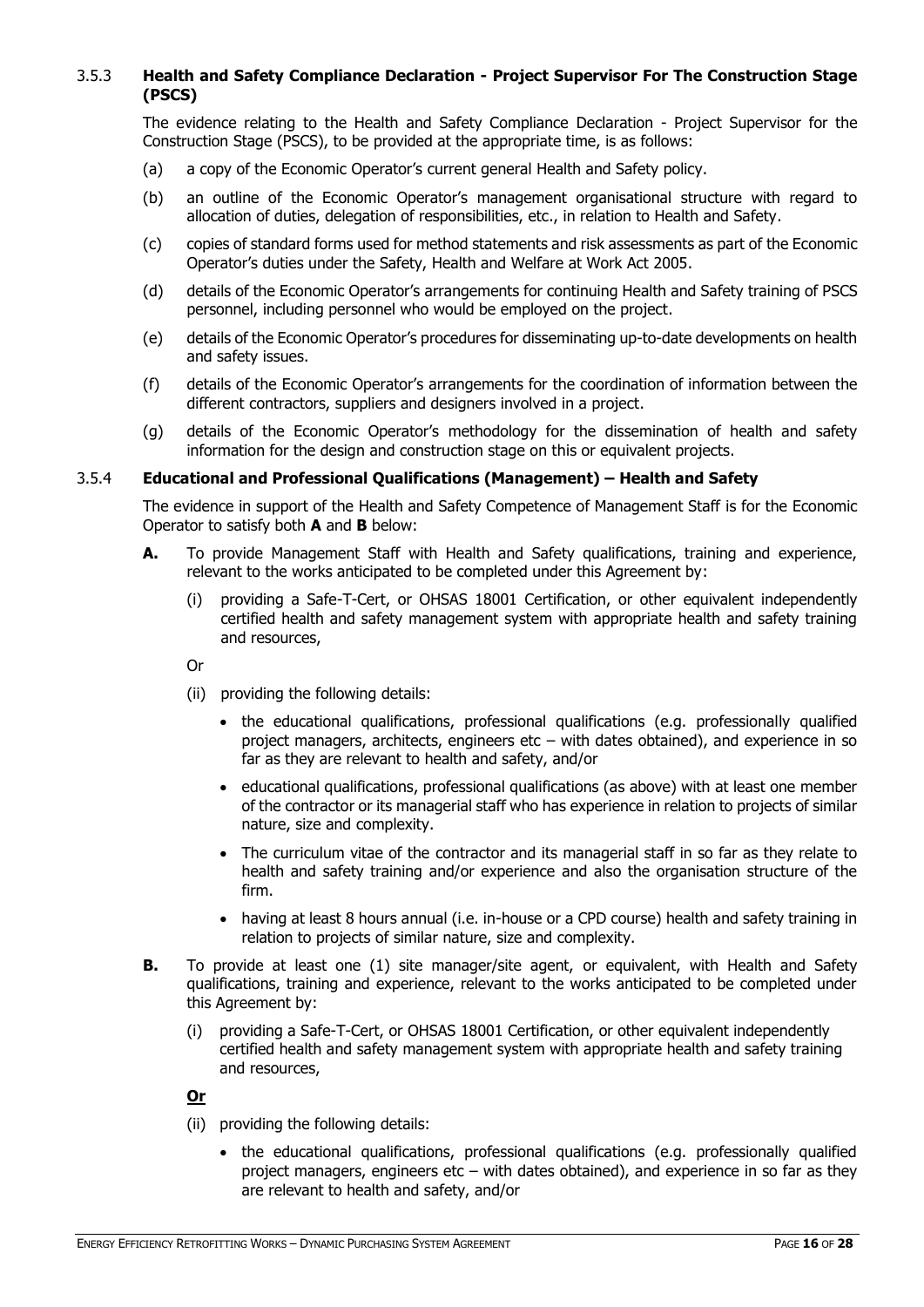- the educational qualifications, professional qualifications (as above) and experience in so far as it is relevant to health and safety on projects of similar size and complexity.
- The curriculum vitae in so far as they relate to health and safety training and/or experience.
- having at least 8 hours annual (i.e. in-house or a CPD course) health and safety training in relation to works projects.

# 3.5.5 **Educational and Professional Qualifications (Management) – Technical Capability**

The evidence in support of the Technical Capability of Management Staff is for the Economic Operator to satisfy both **A** and **B** below:

**A.** To provide at least one (1) member of the managerial staff who holds a National Framework of Qualifications (NFQ) Level Seven (7) or higher, plus five (5) years experience, or equivalent, in managing projects relevant to the works under this Agreement:

Note:

Equivalent managerial staff technical capability offered by the Economic Operator must include as a minimum an NFQ Level Six (6) qualification, plus eight (8) years experience in managing projects relevant to the works under this Agreement.

**B.** To provide at least one (1) site manager/site agent, or equivalent, that holds a NFQ Level Six (6) or higher, plus five (5) years experience, or equivalent, in managing projects relevant to the works under this Agreement.

Note:

Equivalence to an NFQ Level Six (6) or higher, plus five (5) years experience, is a minimum of eight (8) years experience in managing projects relevant to the works under this Agreement.

# 3.5.6 **Educational and Professional Qualifications (Personnel) – Health and Safety Competence**

The evidence in support of the Health and Safety competence of personnel, relevant to the works anticipated to be completed under this Agreement is a Safe Pass Card, or equivalent.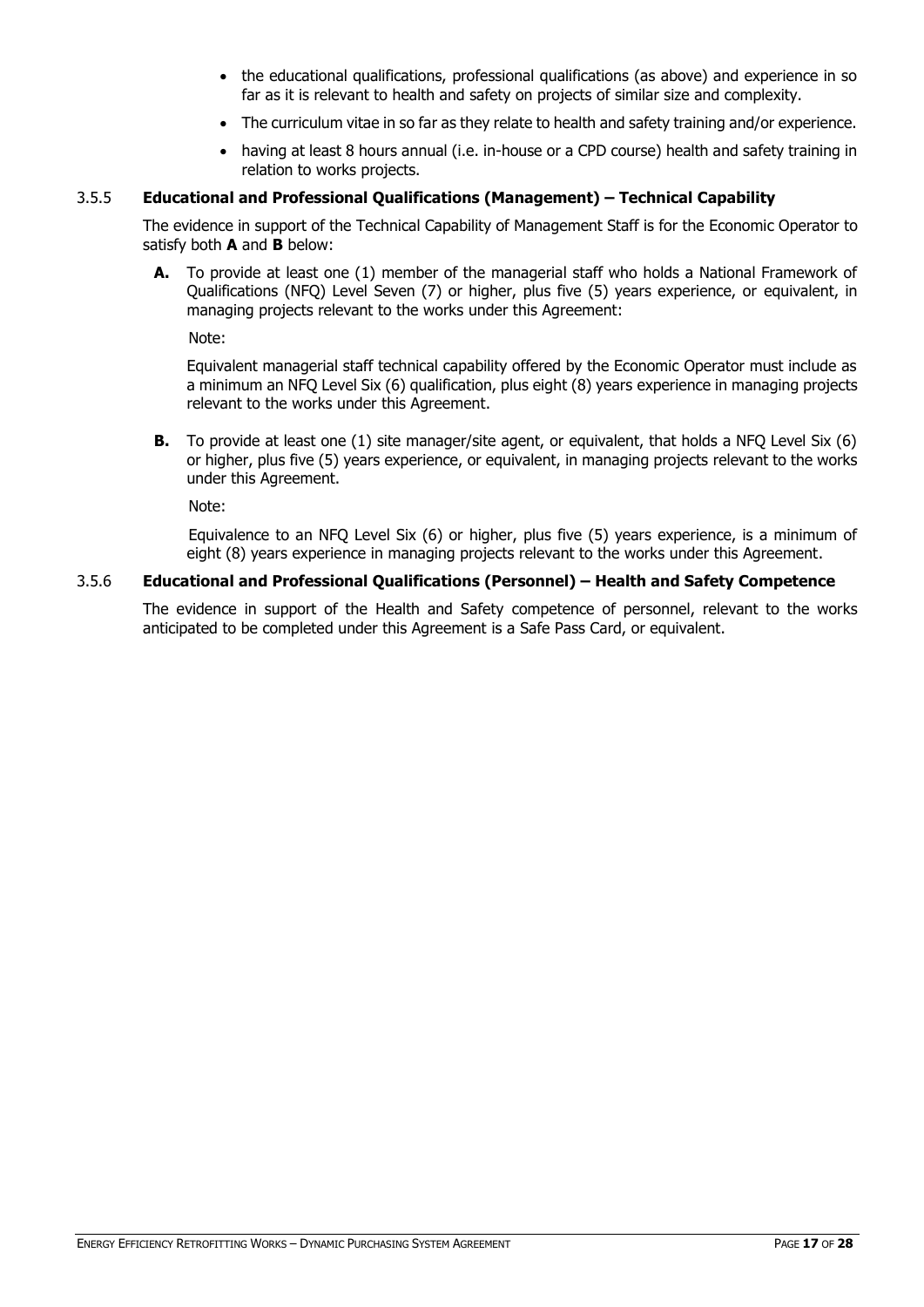# <span id="page-17-0"></span>**4.0 GENERAL SPECIFICATION**

#### <span id="page-17-1"></span>**4.1 GENERAL INTRODUCTION**

4.1.1 The nature, scale and complexity of works targeted to be completed under this DPS for both Lots and the technical specifications associated with each is set out hereunder.

#### <span id="page-17-2"></span>**4.2 LOT DESCRIPTION**

# 4.2.1 **Lot-1: Attic and Roof Insulation, Cavity Wall Insulation, Air tightness and/or Ventilation Measures:**

The relevant activities associated with energy efficiency retrofitting works for this Lot may include but are not limited to:

- Attic and Roof Insulation;
- Cavity Wall Insulation;
- Air tightness and/or Ventilation measures;
- Other activities associated with energy efficiency retrofitting works relevant to the Lot;
- Post-works Building Energy Rating (BER) Certificate for each individual property. The BER shall be undertaken by a fully trained SEAI registered BER Assessor.

# 4.2.2 **Lot-2: Multiple Energy Efficiency Measures:**

The relevant activities associated with energy efficiency retrofitting works for this Lot may include but are not limited to:

- Attic and Roof Insulation;
- Floor Insulation;
- External Wall Insulation;
- Dry Lining;
- Cavity Wall Insulation;
- Window and Door Replacement;
- Air tightness and/or Ventilation measures;
- Heat Pump Systems;
- Heat Pumps;
- Solar Heating System;
- Solar Photovoltaic (PV) Systems;
- Mechanical Ventilation and Heat Recovery Systems;
- LED domestic lighting;
- Other activities associated with energy efficiency retrofitting works relevant to the Lot;
- Post-works Building Energy Rating (BER) Certificate for each individual property. The BER shall be undertaken by a fully trained SEAI registered BER Assessor.

### <span id="page-17-3"></span>**4.3 SCOPE OF WORKS**

- 4.3.1 The works will involve Energy Efficiency Retrofitting measures within publicly owned properties across the public service.
- 4.3.2 The works will take place within a residential works environment or similar non residential properties.
- 4.3.3 The performance, materials and workmanship for Energy Efficiency Retrofitting Works are set out in the General Specification herein.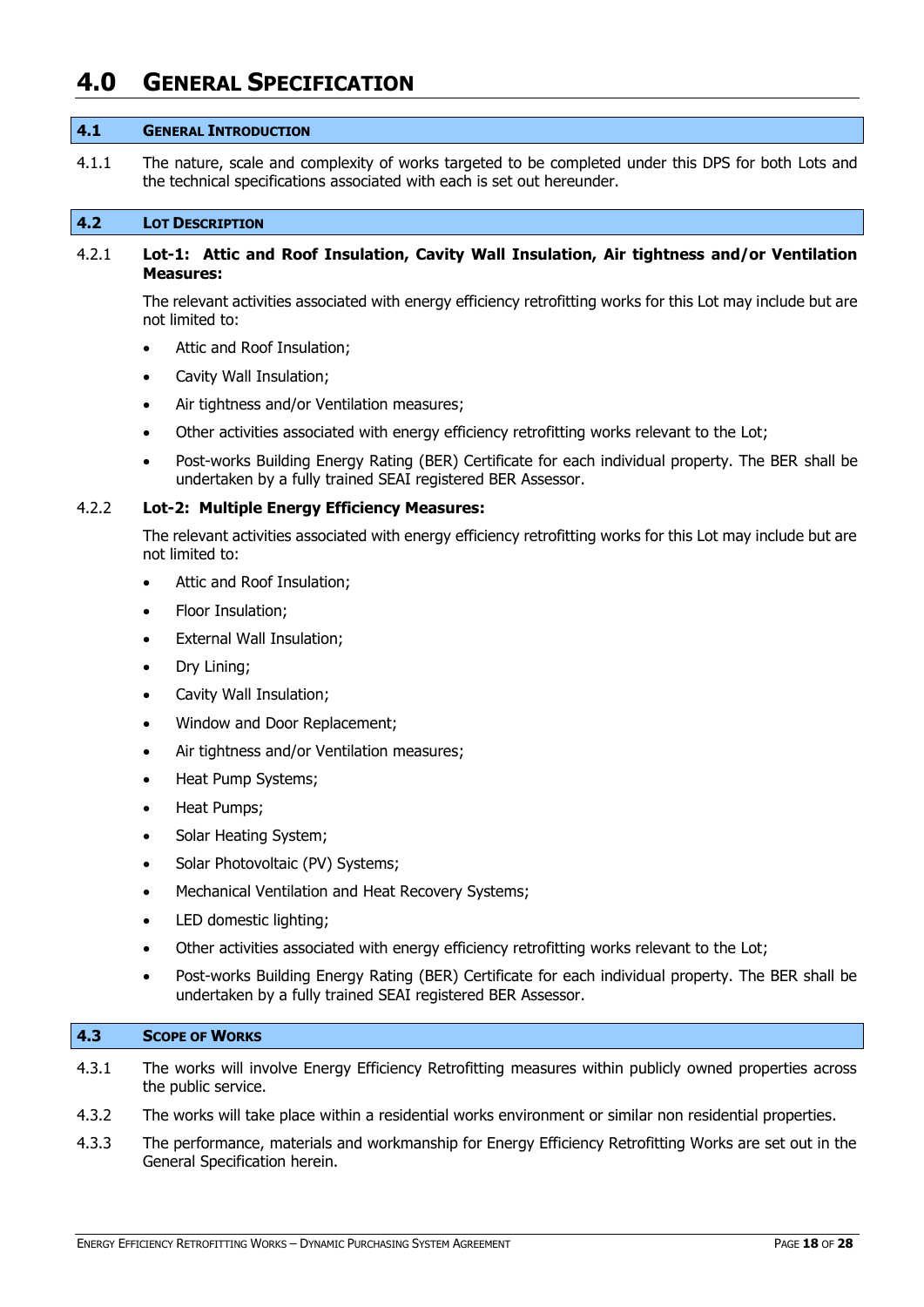4.3.4 The technical requirements set out in the General Specification are non-specific. All Energy Efficiency Retrofitting Works shall be undertaken in compliance with the technical standards herein as detailed and any further technical requirements as set out in the sRFT.

# <span id="page-18-0"></span>**4.4 LEGISLATION, REGULATIONS, GUIDELINES AND CODES OF PRACTICE**

4.4.1 The Contractor shall comply with all national and EU legislation, Guidelines and Codes of Practice that apply during the construction stage and maintenance period. The contractor shall ensure that, as a minimum, all aspects of the works shall not compromise the ventilation, air quality, humidity and quality of the living environment and comply with good industry practice, law and all necessary consents including, but not limited to the following:

# **General:**

- SEAI Domestic Technical Standards and Specifications Version 1.3 2020;
- S.R. 54:2014 Code of Practice for the energy efficient retrofit of dwellings;
- Building Regulations Technical Guidance Documents;
- Guidance in the 'Energy Efficiency in Traditional Buildings' (DECLG 2010);
- Energy Efficiency Best Practice in Housing, Internal Wall Insulation in Existing Housing, A Guide for Specifiers and Contractors;
- Product Manufacturer Guidelines;
- NSAI Agrément certificates;
- The Construction Products Regulations (CPR) 2013 and as amended;
- Relevant Irish Standards ("Irish Standards"),, Codes of Practice ("Codes of Practice"), EU Directives ("Directives") or equivalent European Standards ("European Standards");
- The Building Regulations Technical Guidance Document C and the DHPLG publication Radon in Existing Buildings – Corrective Options;
- $\bullet$  ETCI<sup>5</sup> All electrical works must be in full compliance with the applicable National Rules for Electrical Installations Fourth Edition ET101 2008;
- Earthing and Bonding must be in accordance with ET 101:2008 Chapter 54 (544 Equipotential bonding conductors) and Annex 63B (Guidelines for certification for alterations to existing installations);
- I.S. EN ISO 13788:2012 Hygrothermal Performance of Building Components and Building Elements – Internal Surface Temperature to Avoid Critical Surface Humidity and Interstitial Condensation – Calculation Methods;
- I.S. EN 15026:2007 Hygrothermal Performance of Building Components and Building Elements – Assessment of Moisture Transfer by Numerical Simulation;
- All ASHRAE guidance for specific Mechanical Systems and Components (where more comprehensive than CIBSE);
- Air Pollution Act, 1989;
- The Waste Management Acts, 1996 to 2013;
- Law and good industry practice on Disability including those of the National Disability Authority;
- Fire Services Act 1981;
- Good industry practice in respect of Fire;
- Requirements of utility providers;
- Local Bye-Laws and Regulations;
- Regulations and requirements of all relevant authorities;

-

<sup>5</sup> Electro Technical Council of Ireland.

ENERGY EFFICIENCY RETROFITTING WORKS – DYNAMIC PURCHASING SYSTEM AGREEMENT PAGE **19** OF **28**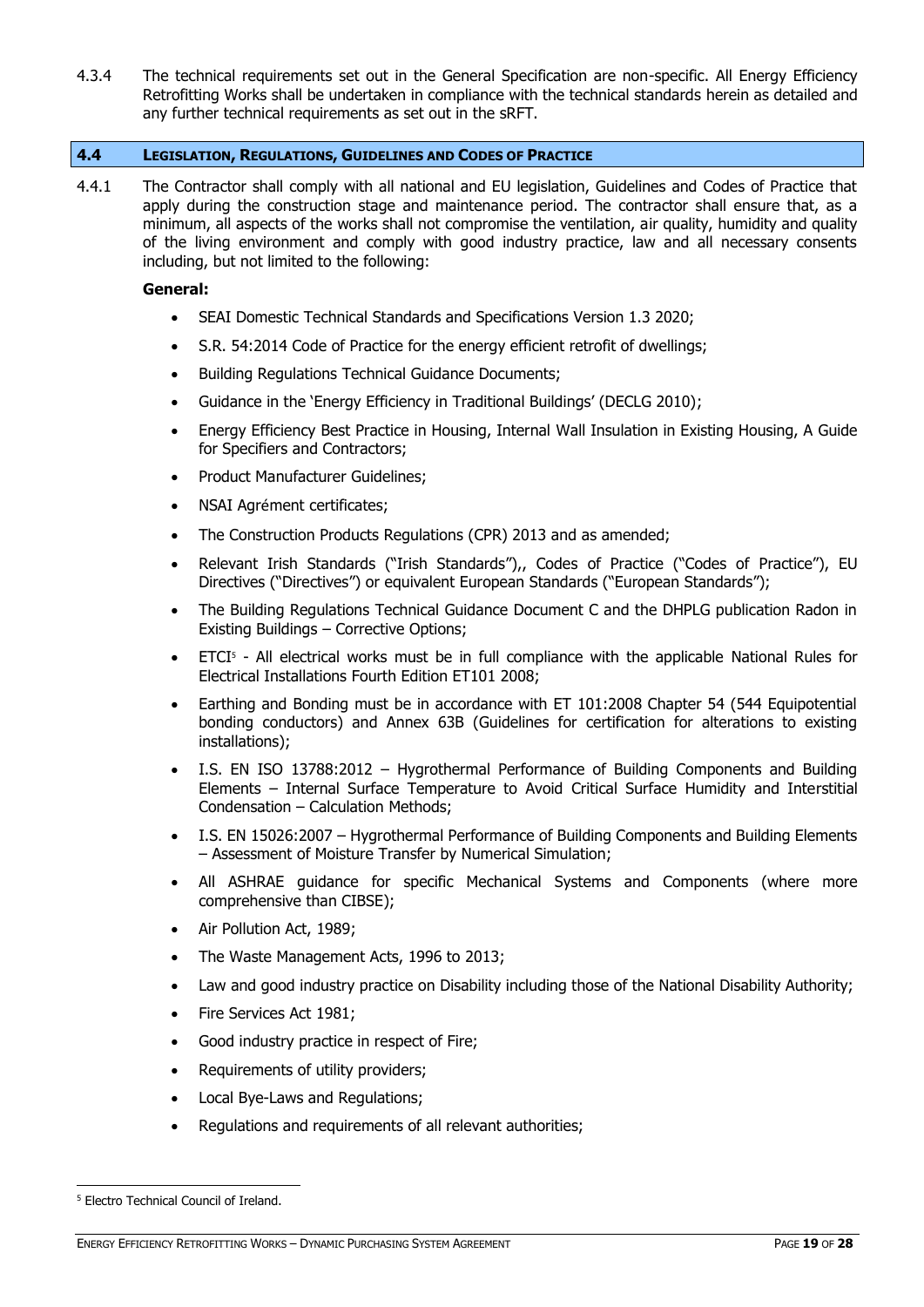- 4.4.2 The above is a non-exhaustive list of standards that are being continuously updated and changed. Each project brief and the person accepting responsibility for design shall specify the appropriate and applicable standards and agree them with the Contracting Authority, the Contractor and shall liaise with the Assigned Certifier where appropriate.
- 4.4.3 The Contractor will be fully responsible for the quality of the materials and their compliance with the technical requirements as set out in the Tender Documents. Compliance will be verified by use of material conformance testing (remote and in-situ) and reference to the quality management systems within the production plant.
- 4.4.4 The Contractor shall provide for complying with the above including all mandatory notifications and notices for display. Compliance with these regulations, standards and guidelines shall relate to those most up to date or reasonably foreseeable as being in force or published at the time of contract award.
- 4.4.5 The Contractor shall adhere to and ensure compliance with all relevant product manufacturer's instructions.

# <span id="page-19-0"></span>**4.5 BUILDING CONTROL REGULATIONS**

- 4.5.1 The contractor shall ensure compliance with the Building Control Regulations 1997 2020, the requirements of the Building Control (Amendment) Regulations 2014, SI 243 of 2012 Energy Performance of Buildings Regulations 2012, S.I. No. 183/2019 - European Union (Energy Performance Of Buildings) Regulations 2019 and any further amendments to the Regulations having regard to:
	- The minimum requirements for the design and construction of buildings as set out in the Building Regulations;
	- Detailed Technical Guidance Documents showing how these requirements can be achieved in practice;
	- Procedures set out in the Building Control Regulations for demonstrating compliance in respect of an individual building or works.
- 4.5.2 The contractor shall comply with relevant Irish Standards and Guidance Documents having regard to the suite of technical guidance documents which accompany the Building Regulations:
	- Part A Structure.
	- Part B Fire Safety.
	- Part C Site Preparation and Resistance to Moisture.
	- Part D Materials and Workmanship.
	- Part E Sound.
	- Part F Ventilation.
	- $\bullet$  Part G Hygiene.
	- Part H Drainage and Waste Water Disposal.
	- $\bullet$  Part J Heat Producing Appliances.
	- Part K Stairways, Ladders, Ramps and Guards.
	- $\bullet$  Part L Conservation of Fuel and Energy.
	- Part M Access and Use.
- 4.5.3 The contractor may be required to undertake the role of 'Builder' as defined in the Building Control (Amendment) Regulations 2014. In such cases the successful contractor will be required to comply with the following requirements as laid down by the regulations: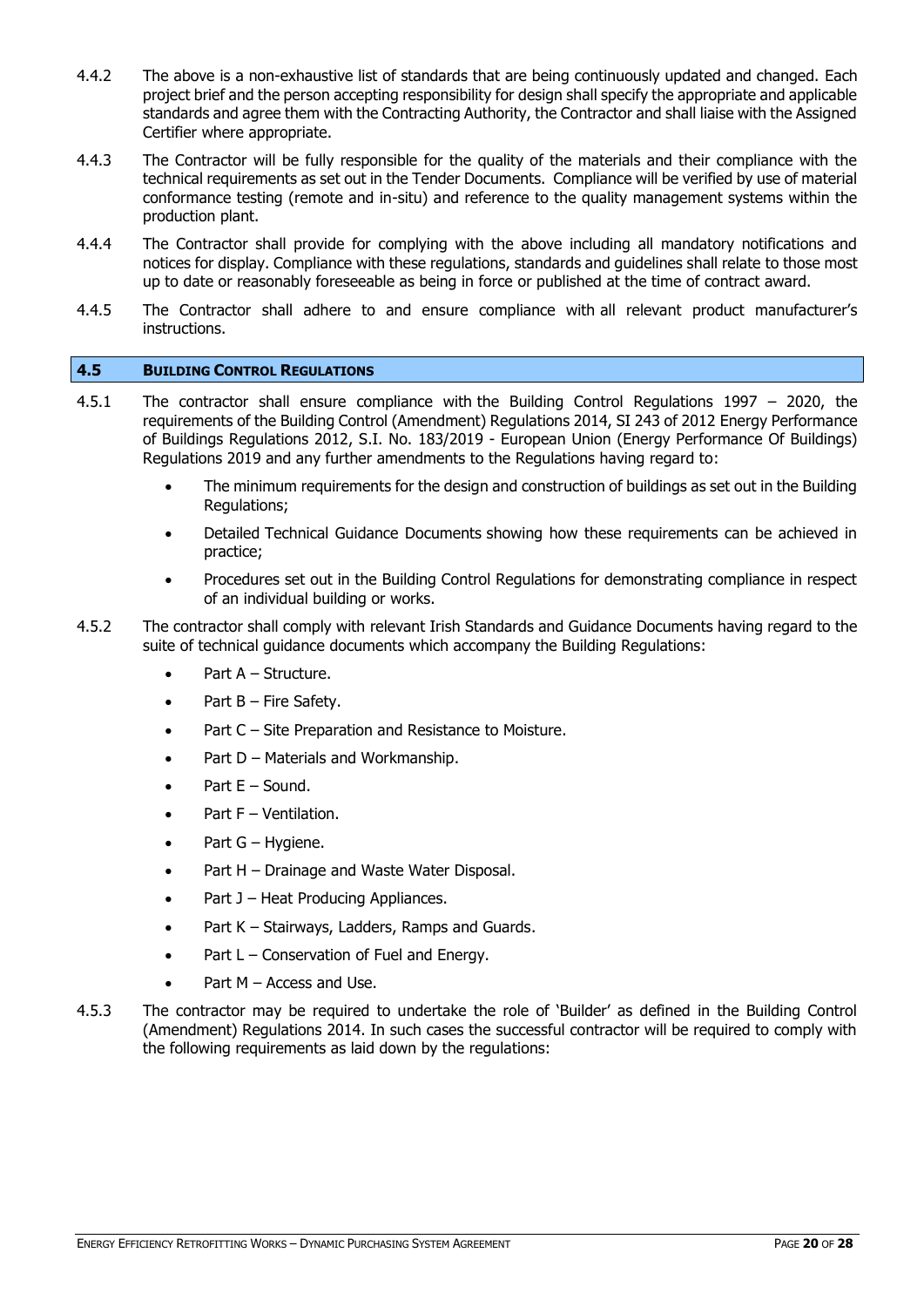- Comply with the Inspection Plan<sup>6</sup> and agreed Inspection Notification Framework<sup>7</sup> and any reasonable amendment during the works;
- Give notice for any inspection as set out in the inspection notification framework;
- Complete works in accordance with the documents lodged with the Commencement Notice<sup>8</sup> and with all other documents and instructions issued by the design team and Assigned Certifier;
- Ensure that the workmanship and materials and any design by the contractor or his suppliers comply with the Building Regulations;
- Provide the Assigned Certifier (either directly or via the architect as directed) with such documents as reasonably may be required by them such as:
	- $\circ$  Ancillary certificates<sup>9</sup> of compliance (design and completion) by sub-contractors, Specialists.
	- o Test Certificates
	- o Technical documents/product manuals.
- Provide a full set of records at the completion of the job, including safety file and as-built drawings;
- Provide all such information, as noted above, to the 'Builder' in a timely manner to allow the 'Builder' to submit the Certificate of Completion and all other related documentation to the Building Control Authority in order that the works can be entered on the Register without undue delay to the completion date. The building cannot be occupied or used until so registered;
- Comply with procedures set out in the Building Control Regulations for demonstrating compliance in respect of an individual building or works.
- 4.5.4 The contractor shall, on request, provide to the client, at the time of substantial completion, a certificate confirming that the completed works comply with the requirements of legislation and the sRFT Contract.

#### <span id="page-20-0"></span>**4.6 TESTING**

-

4.6.1 Following the completion of retrofitting works, a post works Building Energy Rating (BER) advisory report must be completed for each property. The results of these reports must be registered on the SEAI database. The programme and scope of BER testing works must be agreed in advance with the relevant Contracting Authority representative prior to commencement of the works.

#### <span id="page-20-1"></span>**4.7 LIAISON WITH HOUSEHOLDERS**

4.7.1 The Contracting Authority will, if applicable, provide contact details (name, address and phone number) for householder(s) associated with the sRFT. The Economic Operator will, unless specified otherwise in the sRFT, be responsible for liaising (and fostering good relations) with these householders for the duration of the works.

#### <span id="page-20-2"></span>**4.8 HEALTH AND SAFETY - GENERAL**

- 4.8.1 The Preferred Tenderer (and Substitute Tenderers if applicable) will be required to comply with the Safety, Health and Welfare at Work Act 2005 and any other relevant Safety, Health and Welfare legislation including the requirement to have a Safety Statement.
- 4.8.2 The Preferred Tenderer (and Substitute Tenderers if applicable) will also be required to comply with the Safety, Health and Welfare at Work (Construction) Regulations 2013, particularly in relation to the

<sup>&</sup>lt;sup>6</sup> means the document prepared by the Assigned Certifier in accordance with the Code of Practice for Inspecting and Certifying Buildings and Works having regard to the works requirements. The Inspection Plan also includes the Inspection Notification Framework, both of which may be amended by the Assigned Certifier from time to time.

<sup>7</sup> means the document prepared by the Assigned Certifier and agreed with the Contractor and the Employer in accordance with the Code of Practice for Inspecting and Certifying Buildings and Works identifying key stages or items of work that individual certifiers and the Assigned Certifier are to be notified by the Contractor as the Works are ready for inspection.

<sup>&</sup>lt;sup>8</sup> means to give notice to Building Control Authorities of the erection of such buildings, or classes of buildings, or the carrying out of such works, or classes of works, as may be specified in the regulations.

<sup>&</sup>lt;sup>9</sup> means a certificate as prescribed by the Building Control Regulations, other than a statutory certificate of compliance, given by a competent person to confirm compliance of elements of the building, design or Works with Building Regulations; and "Ancillary Certifier" means the person proposed to issue such a certificate.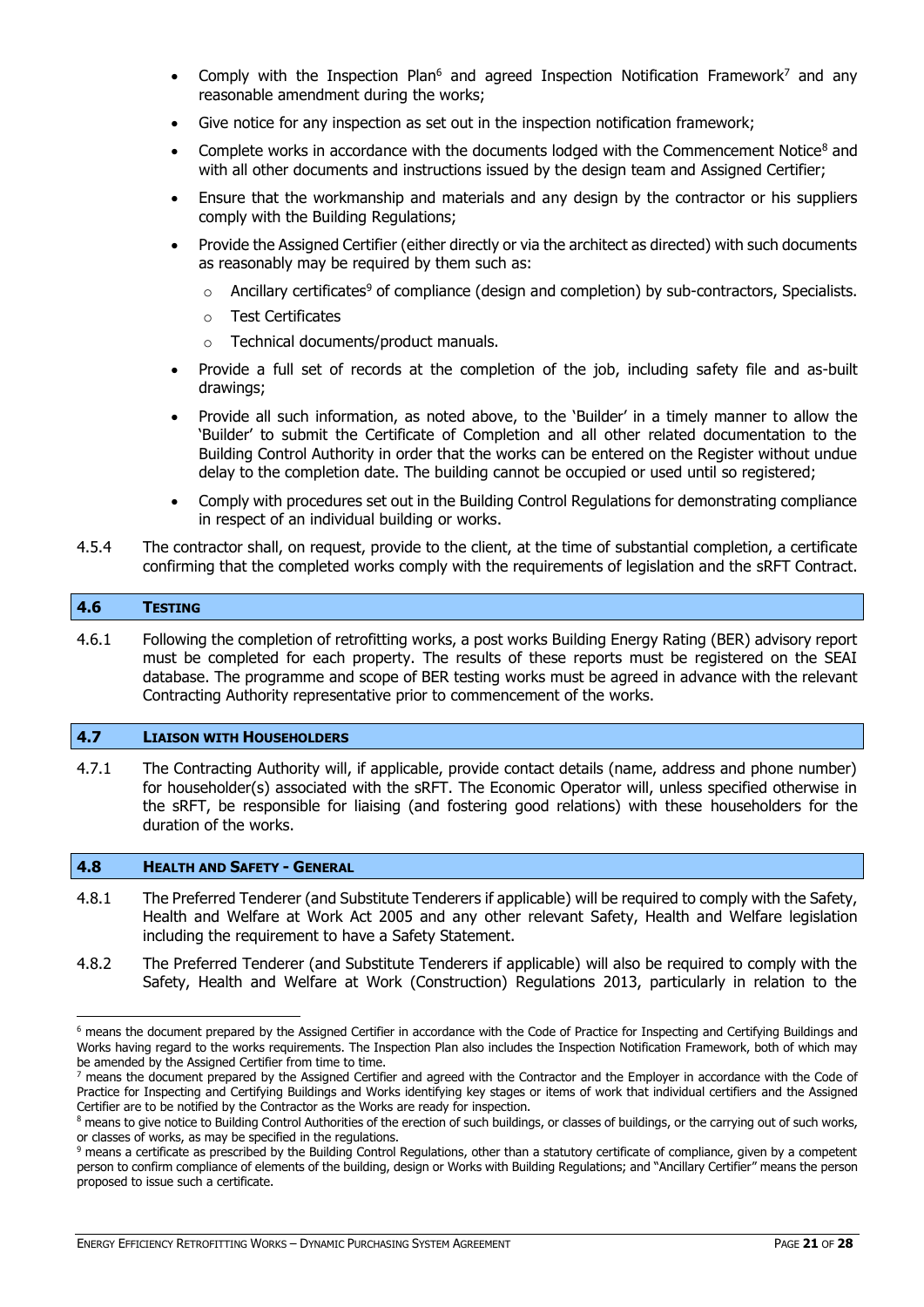appointment (as applicable) of the Contractor, Designer, Project Supervisor for the Construction Stage (PSCS), and the Project Supervisor for the Design Process (PSDP).

- 4.8.3 The competency of those to be appointed in a duty holder role<sup>10</sup> will be assessed by the Client (the Contracting Authority) at sRFT Stage in accordance with the Safety, Health and Welfare at Work Act 2005, the Safety, Health and Welfare at Work (Construction) Regulations 2013 and any other relevant Safety, Health and Welfare legislation.
- 4.8.4 The LGOPC is not the Client and is not responsible for the appointment of any duty holder role.

### <span id="page-21-0"></span>**4.9 INSURANCE**

- 4.9.1 The Economic Operator shall be liable for and shall indemnify the Contracting Authority for and in respect of all and any losses, claims, demands, damages or expenses which the Contracting Authority may suffer due to and arising directly because of the negligence, act or omission, breach of contract, breach of duty, wilful default or fraud of the Economic Operator and the Economic Operators Personnel.
- 4.9.2 The required insurances for an sRFT shall be specified by the Contracting Authority in the sRFT or will be identified in the form of sRFT contract specified in the sRFT. Economic Operators do not need to have the insurances in place when making their application in response to a sRFT but will be required to put those insurances in place prior to the award of any contract should they be successful in a sRFT. The Contracting Authority will not be responsible for any cost incurred by Economic Operators in putting in place the required insurances.
- 4.9.3 No Economic Operator shall be awarded a contract under a sRFT unless satisfactory evidence of insurance is submitted prior to contract award by the Economic Operator's insurance broker/company. Where the insurance policy in question lapses prior to the end of the period of the DPS, it shall be the responsibility of the Economic Operator to ensure that said policy is renewed.
- 4.9.4 The onus is on the Economic Operator to advise the Contracting Authority when their insurance has lapsed or has been cancelled. All Economic Operators must notify the Contracting Authority of alterations, cancellations and confirm renewal of policies. Any failure to do so may result in immediate termination of an sRFT Contract and/or this DPS Agreement (thus ending the participation of the Economic Operator in the DPS).
- 4.9.5 Where required, limits for Professional Indemnity Insurance cover will vary depending on the nature of the contract.The actual level of professional indemnity insurance cover required for individual sRFT's will be specified by the relevant Contracting Authority after they have conducted a risk assessment to identify the level of risk associated with a potential failure, delay or error in the provision of the works associated with the specific sRFT.
- 4.9.6 The required insurance coverage will vary from contract to contract as will the style of insurance cover available to Economic Operators, particularly in relation to professional indemnity risks.
- 4.9.7 Economic Operators may be required to arrange Contractors All Risks Insurance as part of a sRFT. The successful Economic Operator will be required to include the Contracting Authority as joint insured and may be required to include a non-vitiation clause.

-

 $10$  Roles applicable under the relevant Health and Safety legislation.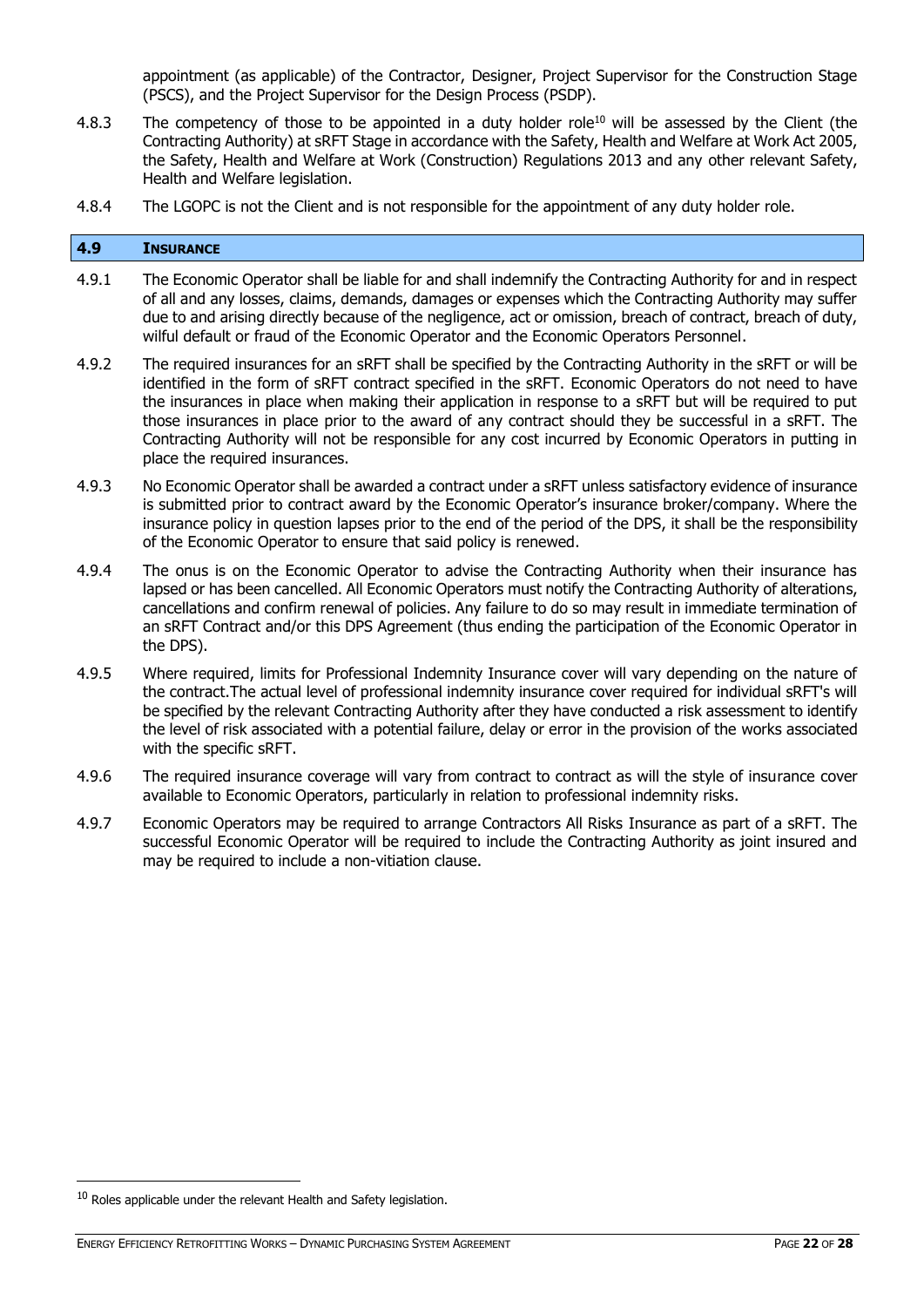# <span id="page-22-0"></span>**5.0 STAGE 2 - SUPPLEMENTARY REQUEST FOR TENDER**

#### <span id="page-22-1"></span>**5.1 GENERAL**

- 5.1.1 The Economic Operator may only submit:
	- a response to a Supplementary Request for Tender electronically via Supplygov (responses in any other form will not be accepted); and
	- one response to a Supplementary Request for Tender.
- 5.1.2 All Economic Operators submitting a response to a Supplementary Request for Tender will be informed of the outcome at the earliest reasonable opportunity following conclusion of the evaluation process.
- 5.1.3 Any costs incurred by the Economic Operator in responding to a Supplementary Request for Tender or in the performance of an sRFT Contract or howsoever else arising from its general participation in the DPS shall be the Economic Operator's sole liability.

# <span id="page-22-2"></span>**5.2 SUPPLEMENTARY REQUEST FOR TENDER PROCESS**

- 5.2.1 Contracting Authorities may issue Supplementary Requests for Tender for the purpose of awarding sRFT Contracts throughout the Period of Validity of the DPS.
- 5.2.2 Supplementary Requests for Tender will be issued electronically via Supplygov to all Economic Operators admitted to the DPS that have expressed an interest in receiving Supplementary Requests for Tender for their selected regions and lots.
- 5.2.3 The Economic Operator shall comply with all instructions and rules issued by the Contracting Authority in relation to the Supplementary Request for Tender.
- 5.2.4 Unless otherwise agreed, Economic Operators will be given a minimum of 5 days within which to submit a tender from the date a Supplementary Request for Tender is issued by a sub-central contracting authority<sup>11</sup>. In circumstances where the Supplementary Request for Tender is issued by a non-sub-central contracting authority, Economic Operators will be given a minimum of 10 days within which to submit a tender from the date the Supplementary Request for Tender is issued.
- 5.2.5 Supplementary Requests for Tender will be evaluated in accordance with the provisions set out below.

The Supplementary Request for Tender will include:

- (a) details in relation to the Contracting Authority's specific requirements in respect of the Works;
- (b) the instructions and rules of the Contracting Authority in relation to the Supplementary Request for Tender; and
- (c) the Contracting Authority's intention to award the sRFT Contract to:
	- a Preferred Tenderer only, or
	- where the sRFT Contact will be a PW-CF11 Public Works Term Maintenance and Refurbishment Contract (or equivalent) a Preferred Tenderer and a specified number of substitute suppliers (which substitute suppliers will be placed on a substitution list ranked in descending order).
- 5.2.6 Where the Contracting Authority indicates in the Supplementary Request for Tender its intent to award the sRFT Contract to a Preferred Tenderer only, the Contracting Authority shall enter into an sRFT Contract with the Preferred Tenderer only.

# **Preferred Tenderer with Substitutes for the PW-CF11 Public Works Term Maintenance and Refurbishment Contract (or equivalent)**

5.2.7 Solely in circumstances where the sRFT Contract will be a PW-CF11 Public Works Term Maintenance and Refurbishment Contract (or equivalent) and where the Contracting Authority indicates in the Supplementary Request for Tender its intent to award the sRFT Contract to a Preferred Tenderer and a specified number of substitute suppliers, the Contracting Authority shall enter into sRFT Contracts with the Preferred Tenderer and each of the ranked substitutes.

-

 $11$  Sub-central contracting authority" means a contracting authority that is not a central government authority.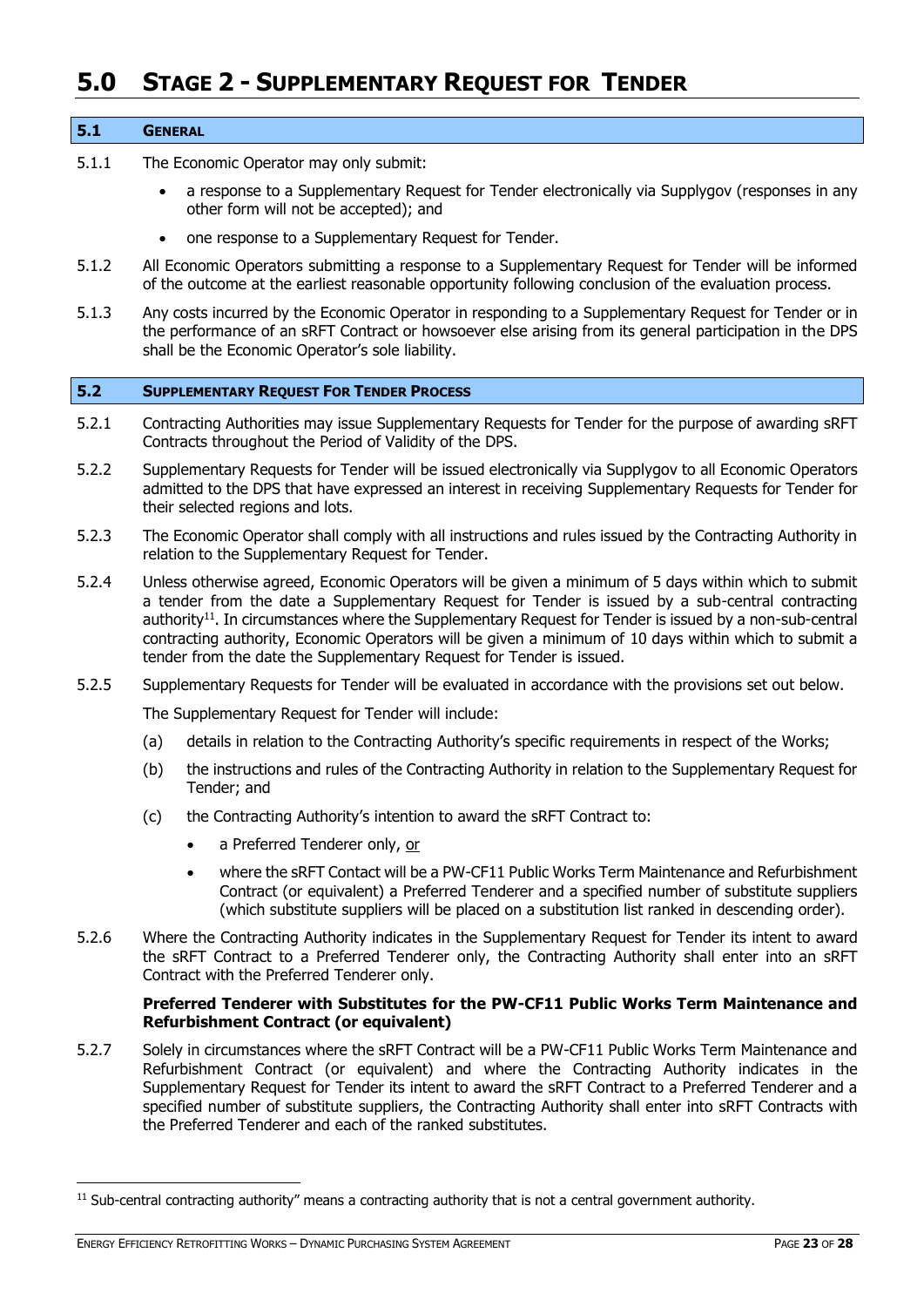- 5.2.8 Where, following a Supplementary Request for Tender, the Contracting Authority has entered into sRFT Contracts with a Preferred Tenderer and substitute suppliers, the Contracting Authority shall, in the first instance, procure the Works by way of a Task Order from the Preferred Tenderer.
- 5.2.9 In circumstances where the Preferred Tenderer: (a) has confirmed to the Contracting Authority that it is unable or unwilling (through lack of capacity or otherwise) to provide the Works being the subject matter of a specific Task Order; or (b) is deemed by the Contracting Authority to be unable or unwilling (through change in circumstances, lack of capacity or otherwise) to provide the Works being the subject matter of a specific Task Order, then, and in those circumstances, the Contracting Authority may assign the specific Task Order and procure the Works from the highest ranking substitute (beginning with the substitute ranked No. 1) then capable of fulfilling the specific Task Order.

# <span id="page-23-0"></span>**5.3 AWARD CRITERIA – SUPPLEMENTARY REQUEST FOR TENDER**

- 5.3.1 Tenders submitted in response to a Supplementary Request for Tender will be evaluated in accordance with the Award Criteria outlined below.
- 5.3.2 The Economic Operator that achieves the highest Total Marks will be deemed to have submitted the most economically advantageous tender and identified as the Preferred Tenderer. The remaining Economic Operators will be ranked in descending order based on their Total Marks.

| <b>SUPPLEMENTARY REQUEST FOR TENDER AWARD CRITERIA</b> |                    |                  |                                |                                         |  |  |  |
|--------------------------------------------------------|--------------------|------------------|--------------------------------|-----------------------------------------|--|--|--|
| <b>CRITERION</b>                                       |                    | <b>WEIGHTING</b> | <b>MAXIMUM MARKS AVAILABLE</b> | <b>MINIMUM PASS</b><br><b>THRESHOLD</b> |  |  |  |
|                                                        | Price (Total Cost) | $20 - 100\%$     | $200 - 1,000$                  | N/A                                     |  |  |  |
|                                                        | Quality            | $0 - 80\%$       | $0 - 800$                      | 40%                                     |  |  |  |
| <b>Total Marks</b>                                     |                    | 100%             | 1,000                          | N/A                                     |  |  |  |

- 5.3.3 In a Supplementary Request for Tender, a Contracting Authority may, at its discretion:
	- (a) identify that the Award Criteria will be based on Price (Total Cost) only and divide the Price (Total Cost) Criteria into a number of sub-criteria; or
	- (b) where Price (Total Cost) and Quality Criteria are used, divide the Price (Total Cost) criteria and Quality criteria into a number of sub-criteria.

In circumstances where sub-criteria are identified, the Contracting Authority shall specify the percentage weighting and associated marks applicable to each criterion/sub-criterion in the Supplementary Request for Tender.

In circumstances where Quality criteria/sub-criteria are used in a Supplementary Request for Tender, the Economic Operator shall be required to achieve a minimum pass threshold of 40% for each Quality criterion/sub-criterion adopted.

# 5.3.4 **Price (Total Cost)**

Total Cost criteria may comprise of one or more of the following:

- Costs relating to acquisition;
- Costs of use;
- Maintenance costs:
- End of life costs:
- Costs imputed to environmental externalities linked to the subject matter.
- 5.3.5 The Price (Total Cost) criteria referred to above may, where appropriate, be formulated more precisely by the Contracting Authority in the Supplementary Request for Tender.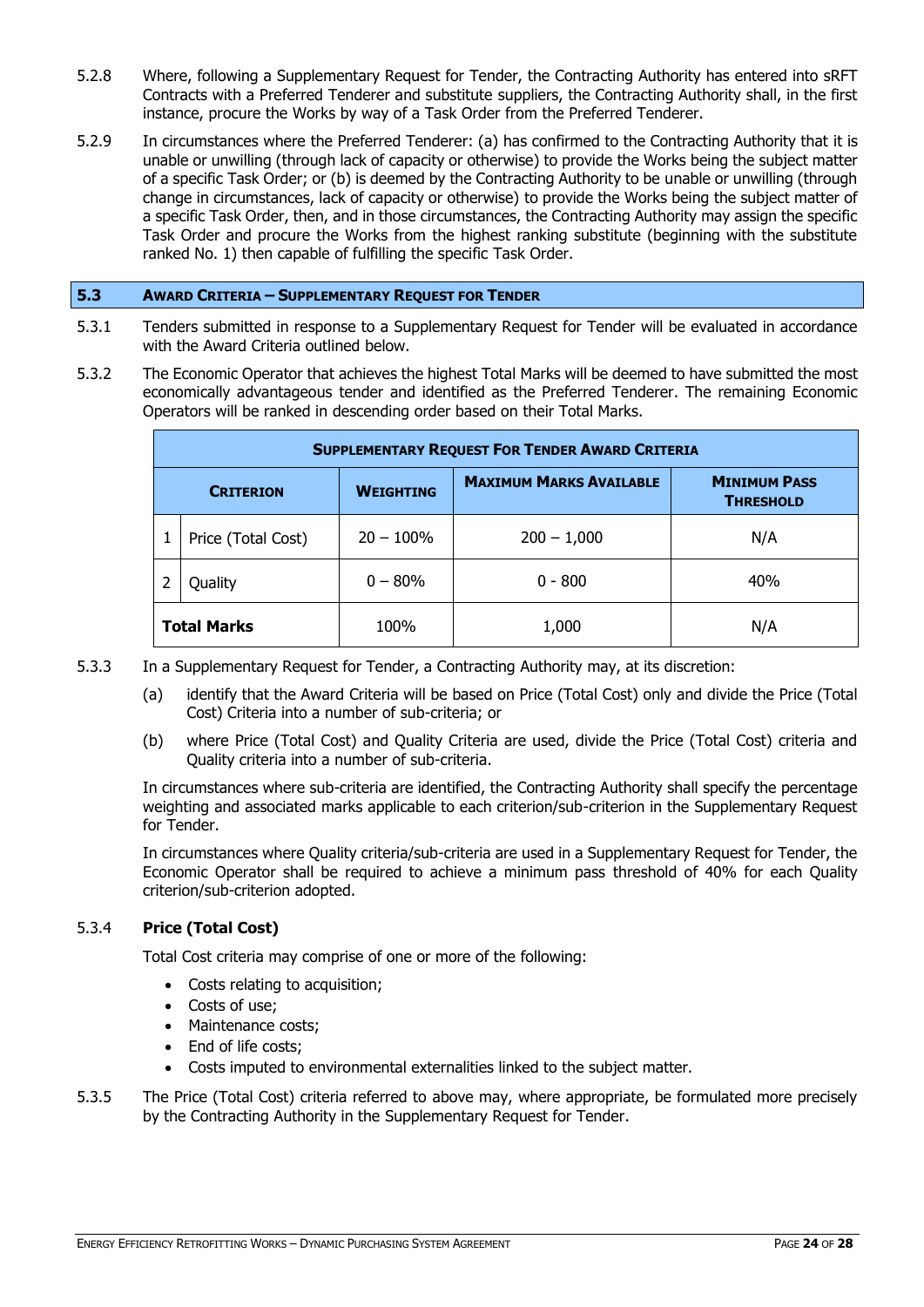**Price (Total Cost)** = Lowest Total Cost  $\frac{1}{x}$ Maximum Marks<br>Available Total Cost under evaluation

# 5.3.7 **Quality**

Quality criteria may comprise of one or more of the following:

- Technical merit;
- Aesthetic and functional characteristics;
- Accessibility;
- Design for all users;
- Social characteristics;
- Environmental characteristics;
- Innovative characteristics;
- Trading and its conditions;
- Organisation, qualification and experience of staff assigned to perform the Contract;
- After-sales service and technical assistance;
- Delivery conditions such as delivery date, delivery process and delivery period or period of completion.
- 5.3.8 The Quality criteria referred to above may, where appropriate, be formulated more precisely by the Contracting Authority in the Supplementary Request for Tender.

# 5.3.9 The marking scale for Quality criteria is provided below:

| <b>RATING</b>                | <b>GUIDANCE</b>                                                                                                                                                                                                                                            | <b>MARKING SCALE</b> |  |  |
|------------------------------|------------------------------------------------------------------------------------------------------------------------------------------------------------------------------------------------------------------------------------------------------------|----------------------|--|--|
| <b>Excellent</b>             | A response with very few or no weaknesses that fully meets<br>or exceeds requirements, and provides comprehensive,<br>detailed, and convincing assurance that the Economic<br>Operator will deliver to an excellent standard.                              |                      |  |  |
| <b>Very Good</b>             | $60\% - 79\%$                                                                                                                                                                                                                                              |                      |  |  |
| Good                         | A response which demonstrates a reasonable understanding<br>of requirements and gives reasonable assurance of delivery to<br>an adequate standard but does not provide sufficiently<br>convincing assurance to award a higher mark.                        | $40\% - 59\%$        |  |  |
| Fair                         | response where reservations exist. Lacks<br>full<br>A<br>credibility/convincing detail, and there is a significant risk that<br>the response will not be successful.                                                                                       | $20\% - 39\%$        |  |  |
| Poor                         | Response where serious reservations exist. This may be<br>because, for example, insufficient detail is provided, and the<br>response has fundamental flaws, or is seriously inadequate or<br>seriously lacks credibility with a high risk of non-delivery. | $1\% - 19\%$         |  |  |
| <b>No</b><br><b>Evidence</b> | Response not submitted or response completely fails to<br>address the criterion under consideration.                                                                                                                                                       | 0%                   |  |  |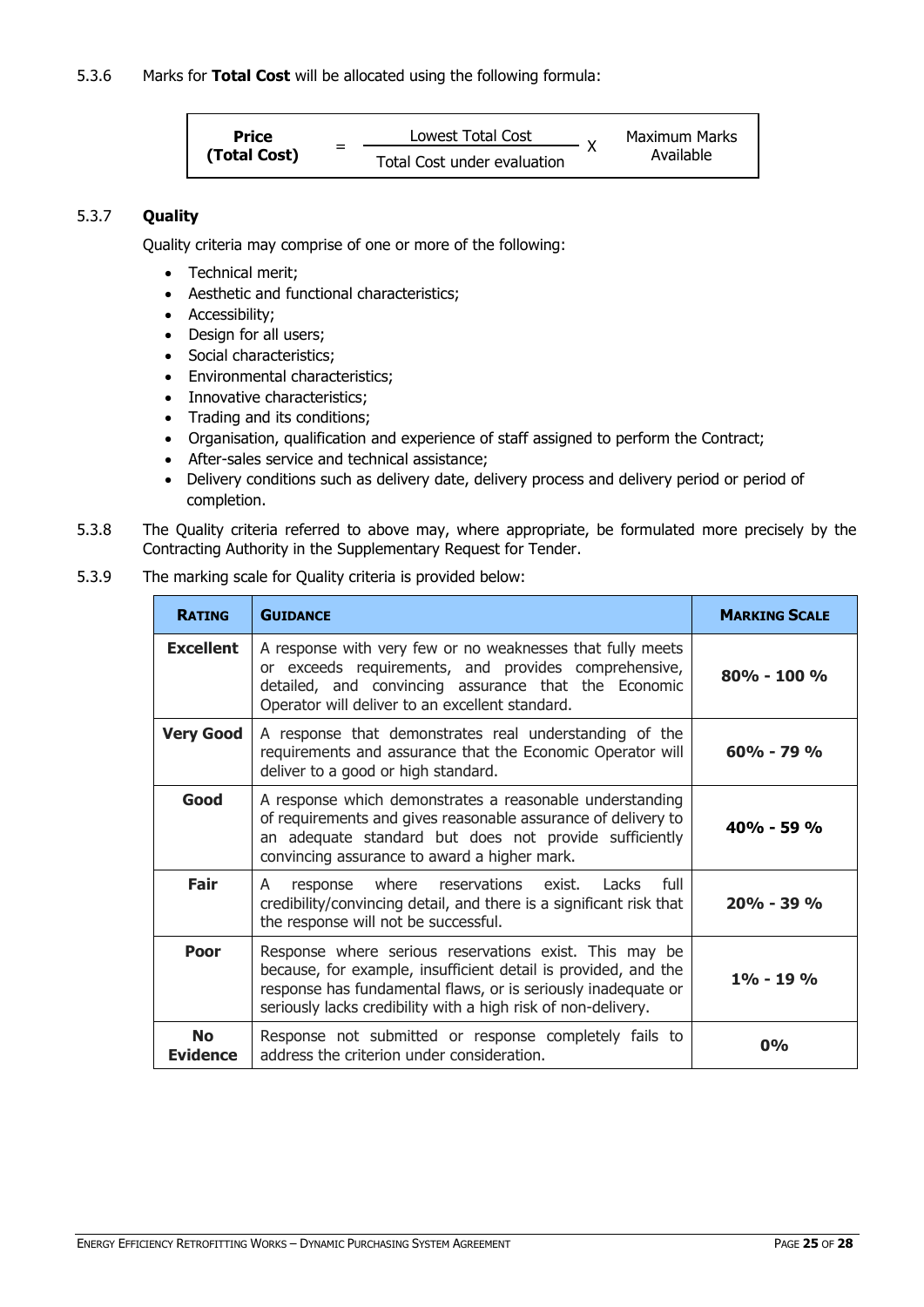- 5.3.10 In the event of a tie in a Supplementary Request for Tender that includes both quality and cost criteria, the following tie-break approach may, at the discretion of the Contracting Authority, be adopted:
	- (i) The Economic Operator who was awarded the highest overall mark for the Quality Award Criteria of its tender will be deemed to have submitted the most economically advantageous tender;
	- (ii) In circumstances where the tie-break approach in Par. (i) does not identify the most economically advantageous tender, the Economic Operator who was awarded the highest overall mark for the specific Quality Award Criterion with the largest weighting will be deemed to have submitted the most economically advantageous tender (in circumstances where this approach does not identify the most economically advantageous tender the approach will continue to be applied to each of the Qualitative Award Criteria in descending order of weighting);
	- (iii) In circumstances where the tie-break approach in Par. (ii) does not identify the most economically advantageous tender, the Economic Operator who was awarded the highest overall mark for the specific Quality Award Criterion which was listed first in the Supplementary Request for Tender will be deemed to have submitted the most economically advantageous tender (in circumstances where this approach does not identify the most economically advantageous tender the approach will continue to be applied to each of the specific Quality Award Criterion in the order they were listed in the Supplementary Request for Tender);
	- (iv) In circumstances where the tie-break approach in Par. (iii) does not identify the most economically advantageous tender, the Contract Authority, may, at its discretion either:
		- re-issue the Supplementary Request for Tender to all Economic operators; or
		- award the sRFT Contract to one of the tied Economic Operators by random selection concluded in an open and transparent manner; or
		- ask the tied Economic Operators to resubmit prices and continue this process until there is a winner; or
		- implement such other open and transparent tie break approach as it deems appropriate.
- 5.3.11 The Contracting Authority is not bound to adopt the tie break approach outlined above and may adopt in the first instance such other open and transparent tie break approach as it deems appropriate.
- 5.3.12 In the event of a tie in a Supplementary Request for Tender that includes price (total cost) criteria **only**, the Contracting Authority may, at its discretion, either:
	- award the sRFT Contract to one of the tied Economic Operators by random selection concluded in an open and transparent manner; or
	- re-issue the Supplementary Request for Tender to all Economic Operators; or
	- ask the tied Economic Operators to resubmit prices and continue this process until there is a winner.
- 5.3.13 Where, following an evaluation but prior to the award of an sRFT Contract, the Preferred Tenderer is:
	- deemed by the Contracting Authority to be unable or unsuitable to supply the Works due to a change in circumstances; or
	- by its own admission, is unable or unwilling to supply the Works,

then the Contracting Authority may award the sRFT Contract to the tenderer ranked next highest and may repeat this process until the sRFT Contract is awarded.

# <span id="page-25-0"></span>**5.4 INFORMATION/DOCUMENTATION TO BE PROVIDED PRIOR TO CONTRACT AWARD**

- 5.4.1 In addition to the information and documentation to be provided when submitting a response to a sRFT, successful Economic Operators may be required to provide to the Contracting Authority for their review and approval, prior to formal award of the contract (if not already submitted), the specific information and/or documentation listed below or any such relevant information and/or documentation as requested by the Contracting Authority:
	- Updated confirmation that the Economic Operator complies with the requirements of Regulation 57 of the European Union (Award of Public Authority Contracts) Regulations 2016 (SI 284 of 2016);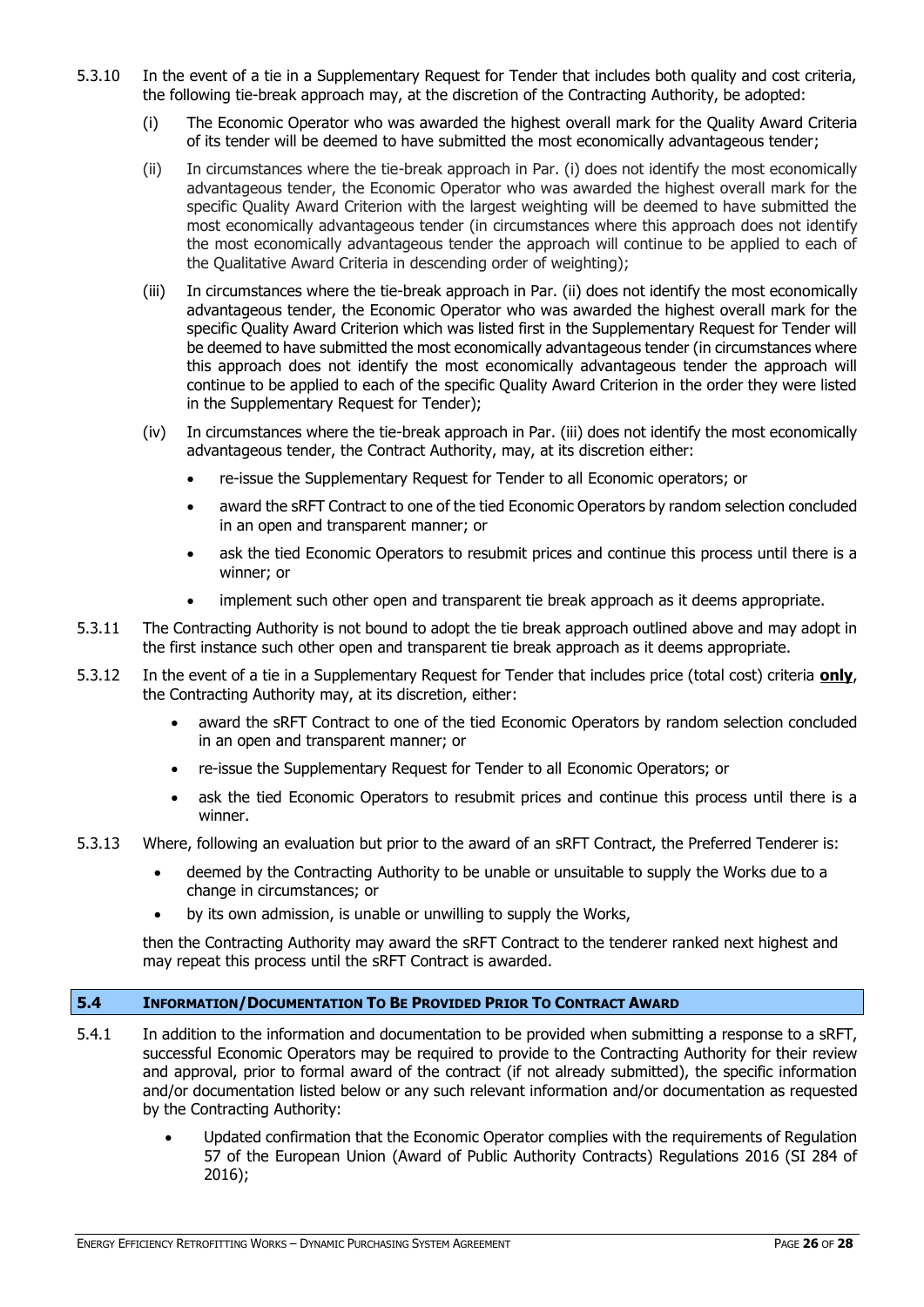- Confirmation that any Subcontractor/Specialist proposed for completion of the works complies with the requirements of Regulation 57 of the European Union (Award of Public Authority Contracts) Regulations 2016 (SI 284 of 2016) by providing an ESPD or equivalent;
- The Economic Operator's Tax Clearance Access Number and Tax Reference Number to facilitate online verification of the Economic Operator's tax status. By supplying the aforementioned numbers, the successful Economic Operator acknowledges and agrees that the Contracting Authority has the permission of the successful Economic Operator to verify its tax clearance position online.
- Subcontractors engaged at sRFT stage are required to produce an in-date (not older than 30 days) Notification of Determination to the Contracting Authority or the Economic Operator, before any contract is awarded;
- Satisfactory evidence of insurance in accordance with the minimum standards referenced in the tender documents or as outlined in the sRFT,
- The Economic Operator's Safety Statement or equivalent document may be assessed for compliance with the provisions set out in the Safety, Health & Welfare at Work Act 2005 and enforcing Regulations,
- Agreement to the use of specific electronic tools where appropriate,
- Appointment and accepatance of duty holder role(s), where appropriate as outlined in the Safety Health & Welfare at Work (Construction) Regulations 2006 – 2013,
- SOLAS Safepass Cards for all Contractors Personnel and where appropriate to the works required in the Supplementary Request for Tender, Construction Skills Certification Scheme ("CSCS") cards or equivalent,
- Site Specific Risk Assessment, if applicable,
- Site Specific Method Statement, if applicable,
- The Economic Operator's Waste Management Plan (WMP) for the management of all waste arising on site, if applicable,
- Confirmation and associated evidence of up to date membership of National Standards Authority of Ireland ("NSAI") Agrément scheme e.g. NSAI Agrément Registered Blown Cavity Wall Installation Companies, NSAI Agrément registered External Insulation installers, by demonstrating that information provided in response to the electronic Suitability Assessment Questionnaire at DPS application stage is up to date,
- Confirmation and associated evidence of competence for the individual employee in the installation of Internal wall Insulation, Ceiling Level Attic Insulation, Rafter Level Attic or Flat Roof Insulation, specifically in accordance with S.R. 54 -2016 (Code of Practice for the energy efficient retrofit of dwellings),
- Confirmation and associated evidence of competence for the individual employee in the installation of Floor Insulation in accordance with Domestic floors: construction, insulation and damp-proofing (GBG 28 Part 1) published by BRE and Insulating ground floors (GBG 45), published by BRE,
- Confirmation and associated evidence of competence for the individual employee in holding a Level 6 National Craft Certificate in Plumbing or an equivalent Plumbing qualification such as City and Guilds,
- Confirmation and associated evidence of competence for the individual employee in the installation of gas boilers in holding a Gas Contractors Domestic Certificate (GID, GI2 or GI3) and must be Register of Gas Installers of Ireland ("RGII") registered,
- Confirmation and associated evidence of competence for the individual employee in the installation of Heat Pump Systems in holding a Quality and Qualifications Ireland ("QQI") Level 6 Advanced Craft in Plumbing, including a module on minor electrical works, or equivalent or QQI Level 6 Heat Pump Systems (Course Code C30263) and supplemental Domestic Heat Pump Installation (Code 700606) or equivalent,
- Parent Company Guarantee (if applicable),